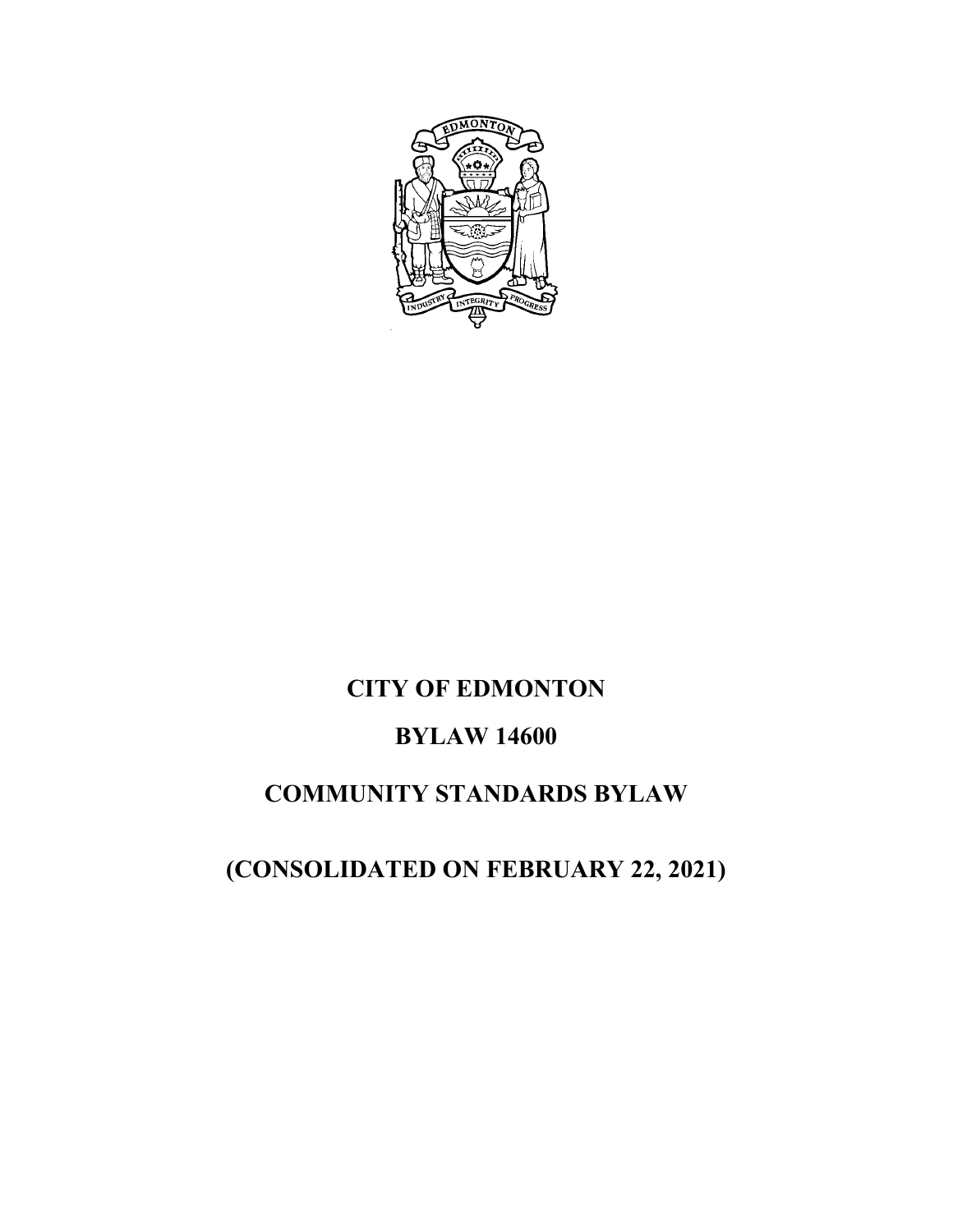# **Table of Contents**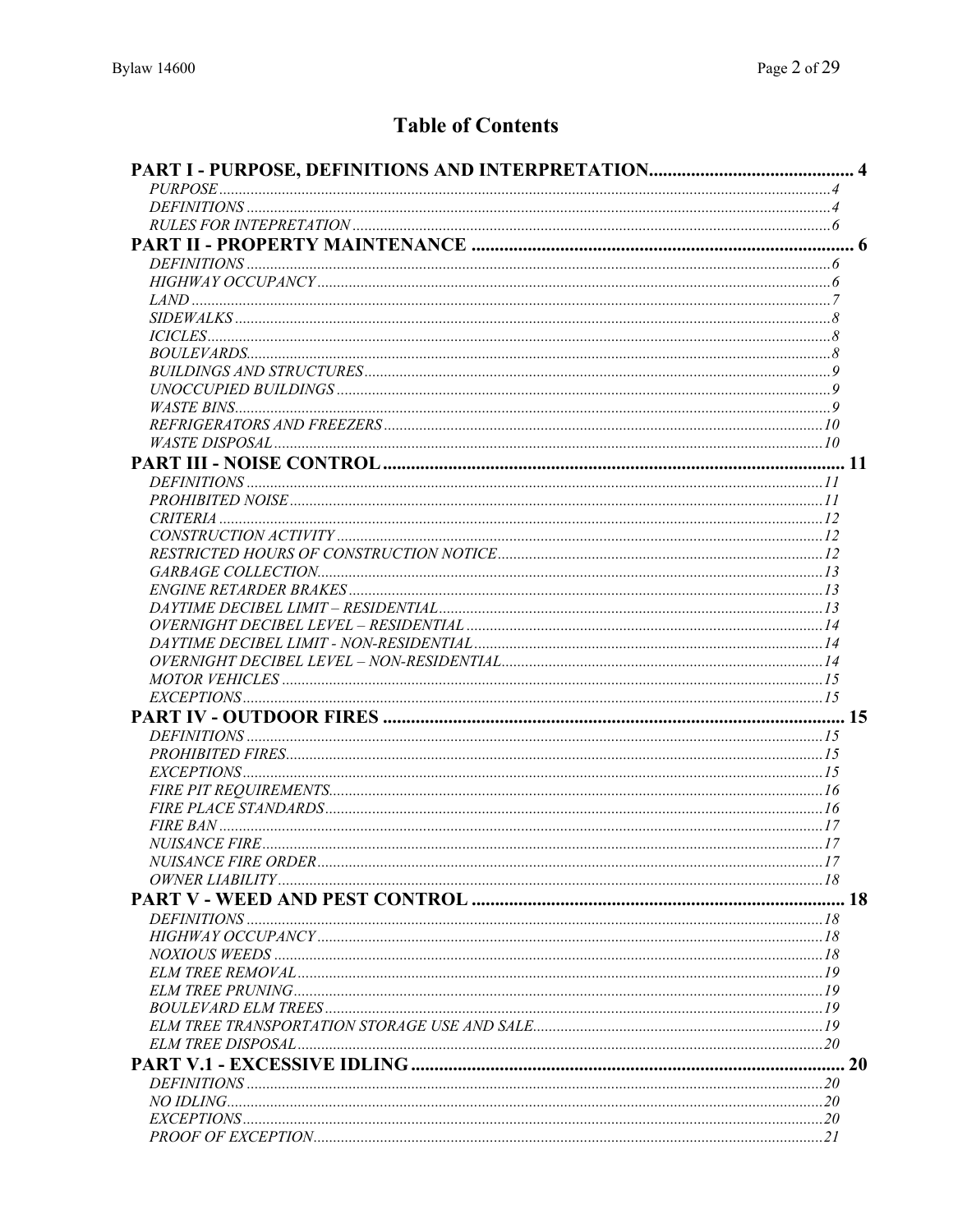|                       | 2 <sup>3</sup> |
|-----------------------|----------------|
| <i><b>OFFENCE</b></i> |                |
|                       |                |
|                       |                |
|                       |                |
|                       |                |
|                       |                |
|                       |                |
|                       |                |
|                       |                |
|                       |                |
|                       |                |
|                       |                |
|                       |                |
|                       |                |
|                       |                |
|                       |                |
|                       |                |
|                       |                |
|                       | 27             |
|                       |                |
|                       |                |
|                       |                |
|                       |                |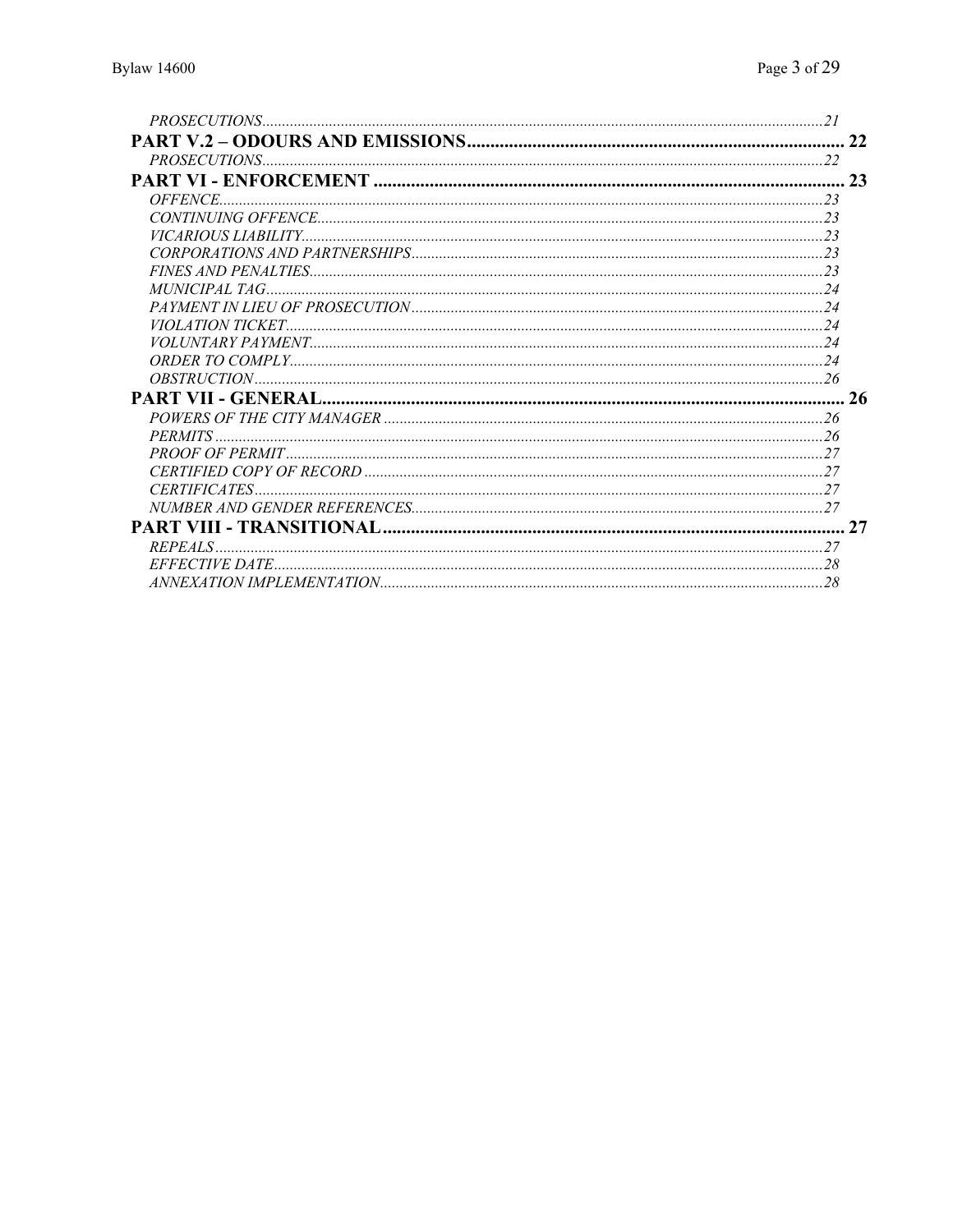**Whereas**, pursuant to section 7 of the *Municipal Government Act*, a Council may pass bylaws for municipal purposes respecting the following matters:

- (a) the safety, health and welfare of people and the protection of people and property;
- (b) nuisances, including unsightly property;
- (c) the enforcement of bylaws made under the *Municipal Government Act* or any other enactment including any or all of the following:
	- (i) the creation of offences;
	- (ii) for each offence, imposing a fine not exceeding \$10,000 or imprisonment for not more than one year, or both;
	- (iii) providing for imprisonment for not more than one year for non-payment of a fine or penalty;
	- (iv) providing that a person who contravenes a bylaw may pay an amount established by bylaw and if the amount is paid, the person will not be prosecuted for the contravention;
	- (v) providing for inspections to determine if bylaws are being complied with; and
	- (vi) remedying contraventions of bylaws; and

**And Whereas** pursuant to section 66(2) of the *Safety Codes Act* a Council may make bylaws respecting the following matters:

- (a) Minimum maintenance standards for buildings and structures; and
- (b) Unsightly or derelict buildings or structures; and

**And Whereas** pursuant to the *Agricultural Pests Act* and the *Weed Control Act*, a Council may pass certain bylaws and appoint Inspectors;

Edmonton City Council enacts:

#### **PART I - PURPOSE, DEFINITIONS AND INTERPRETATION**

| <b>PURPOSE</b>     |             | The purpose of this bylaw is to regulate the conduct and activities<br>of people on privately owned property and immediately adjacent<br>areas in order to promote the safe, enjoyable and reasonable use of<br>such property for the benefit of all citizens of the City. |
|--------------------|-------------|----------------------------------------------------------------------------------------------------------------------------------------------------------------------------------------------------------------------------------------------------------------------------|
| <b>DEFINITIONS</b> | $2^{\circ}$ | In this bylaw, unless the context otherwise requires:                                                                                                                                                                                                                      |
|                    |             | "boulevard" means that part of a highway that:<br>(a)                                                                                                                                                                                                                      |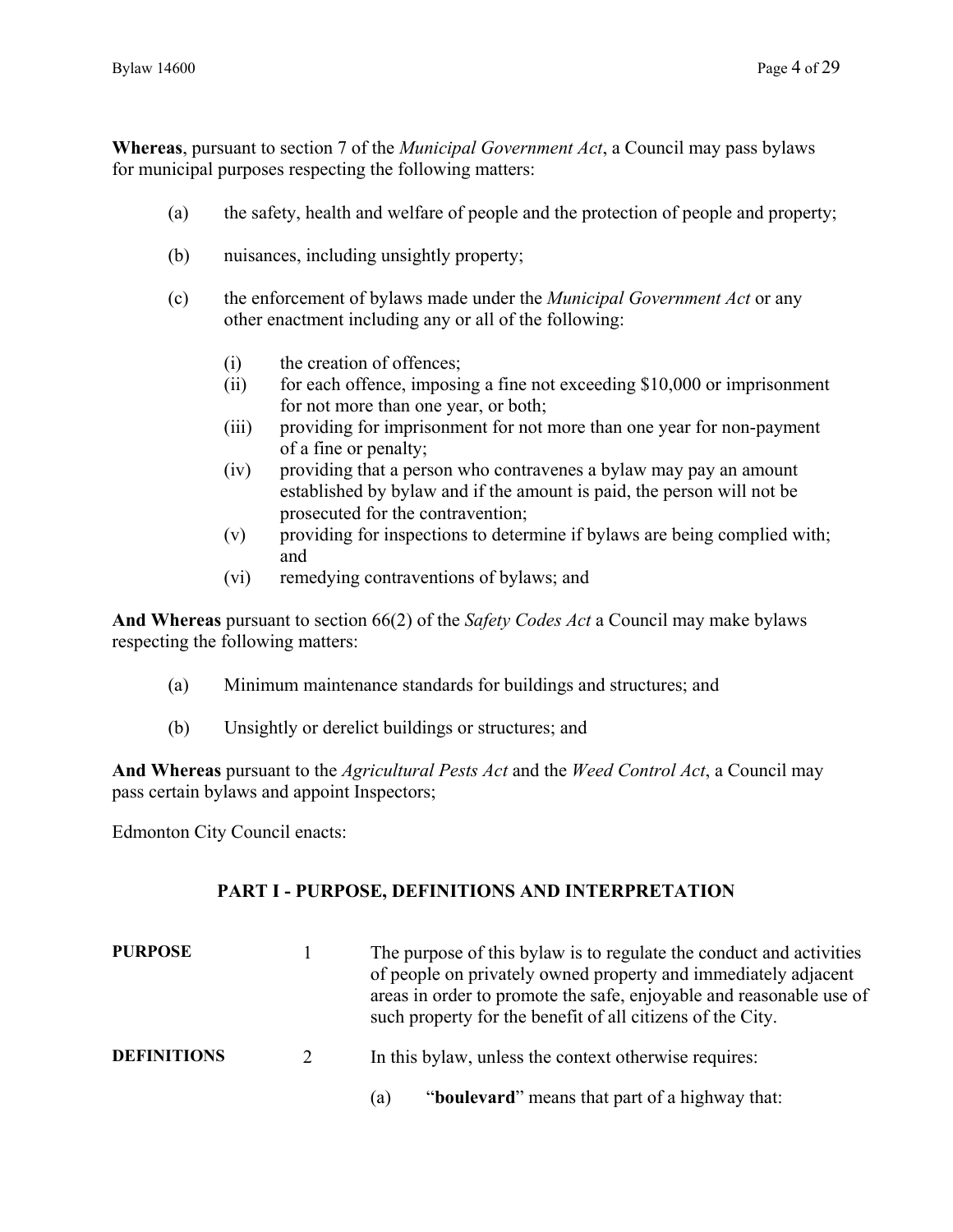- (i) is not a roadway; and
- (ii) is that part of the sidewalk that is not especially adapted to the use of or ordinarily used by pedestrians;
- (b) **"City"** means the City of Edmonton;
- (c) **"City Manager"** means the chief administrative officer of the City or his delegate;
- (d) **"highway"** the same meaning as in the *Traffic Safety Act;*
- (e) "**motor vehicle**" has the same meaning as in the *Traffic Safety Act*;
- (f) **"municipal tag"** means a ticket alleging an offence issued pursuant to the authority of a bylaw of the City;
- (g) **"occupy"** or **"occupies"** means residing on or to be in apparent possession or control of property;
- (h) **"own"** or **"owns"** means:
	- (i) in the case of land, to be registered under the *Land Titles Act* as the owner of the fee simple estate in a parcel of land; or
	- (ii) in the case of personal property, to be in lawful possession or have the right to exercise control over it or to be the registered owner of it;
- (i) **"person"** means any individual, firm, partnership, association, corporation, trustee, executor, administrator or other legal representative;
- (j) **"property"** means a parcel of land including any buildings;
- (k) "**sidewalk**" means that part of the highway especially adapted to the use of or ordinarily used by pedestrians and includes that part of a highway between the curb line or, where there is no curb line, the edge of the roadway, and the adjacent property line whether or not it is paved or unpaved; and
- (k.1) **'vehicle''** has the same meaning as in the *Traffic Safety Act*;
- (l) **"violation ticket"** has the same meaning as in the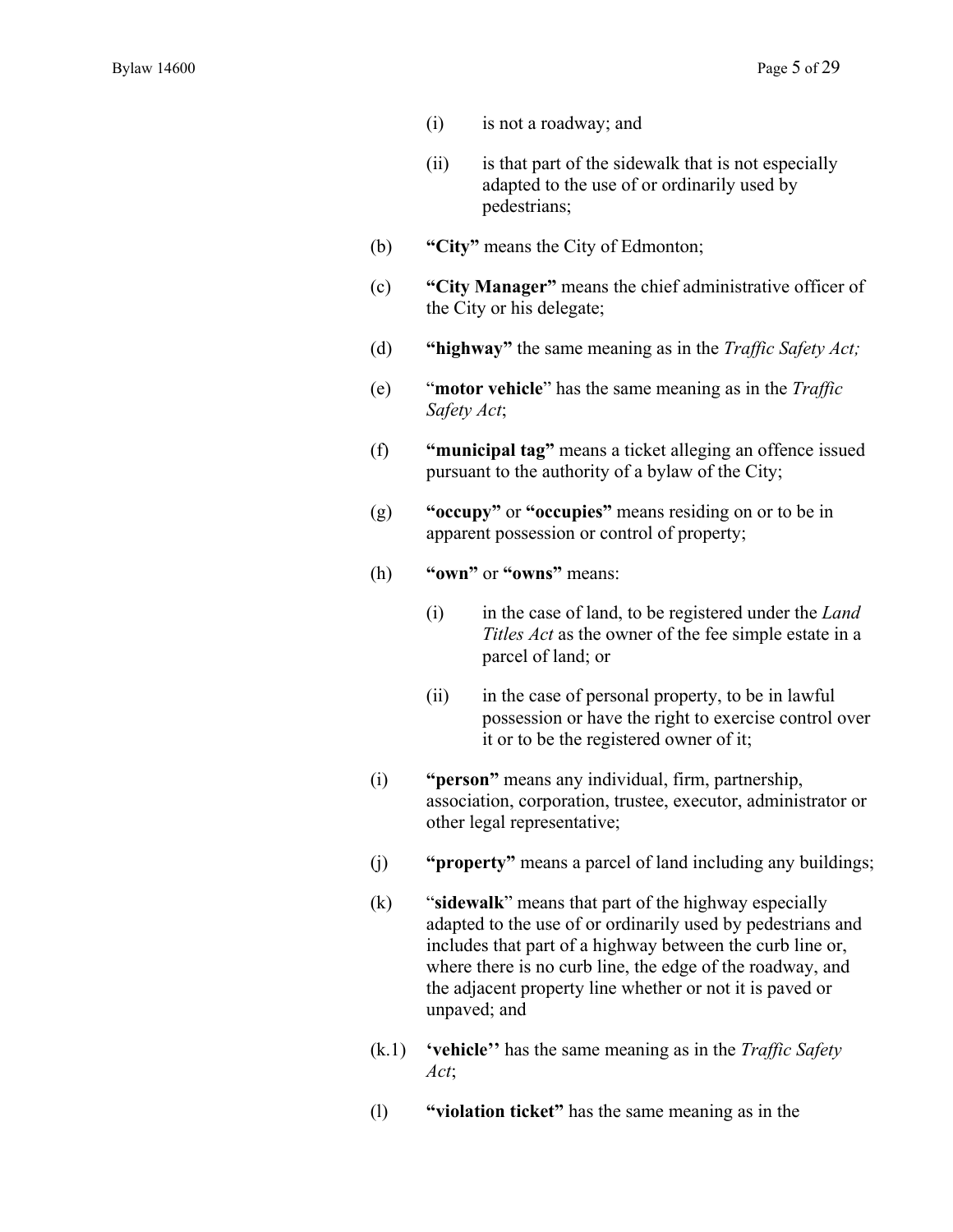**OCCUPANCY** 

#### *Provincial Offences Procedure Act*;

- (m) **"waste''** means any material that is set outfor collection and includes, but is not limited to, waste generated from residential properties.
- (n) **"Wildlife"** means non-domesticated animals, or an animal that is wild by nature and living in its natural habitat, but does not include feral cats and birds. (S.2, Bylaw 19553, February 22, 2021)

shall be considered to occupy that portion of any highway between

#### **RULES FOR INTEPRETATION**  3 The table of contents, marginal notes and headings in this bylaw are for reference purposes only.

### **PART II - PROPERTY MAINTENANCE**

| <b>DEFINITIONS</b> | $\overline{4}$ | In this Part, |                                                                                                                                                                                                    |
|--------------------|----------------|---------------|----------------------------------------------------------------------------------------------------------------------------------------------------------------------------------------------------|
|                    |                | (a)           | "building" includes a any part of a building placed in, on,<br>or over land whether or not it is so affixed to become<br>transferred without special mention by a transfer or sale of<br>the land. |
|                    |                | (b)           | 'structure'' includes any item or improvement placed in,<br>on, or over land whether or not it is afffixed to the land,<br>some examples of which include:                                         |
|                    |                |               | (i) fence, wall, or barricade;                                                                                                                                                                     |
|                    |                |               | (ii) concrete pad, slab, or base;                                                                                                                                                                  |
|                    |                |               | (iii) pole, erection, sign, or post;                                                                                                                                                               |
|                    |                |               | (iv) mailbox, courier, or customer drop box;                                                                                                                                                       |
|                    |                |               | (v) waste bin or storage container; or                                                                                                                                                             |
|                    |                |               | (vi) satallite dish, utility box, or appliance.                                                                                                                                                    |
|                    |                | (c)           | <b>'collection date''</b> means the date prescribed by the City<br>Manager.                                                                                                                        |
|                    |                | 4.1           | For the purposes of this Part, a person who owns or<br>occupies land deeemed to have set out waste, waste<br>containers, bags, or bins for collection.                                             |
| <b>HIGHWAY</b>     | 5              |               | For the purposes of this Part, a person who owns or occupies land                                                                                                                                  |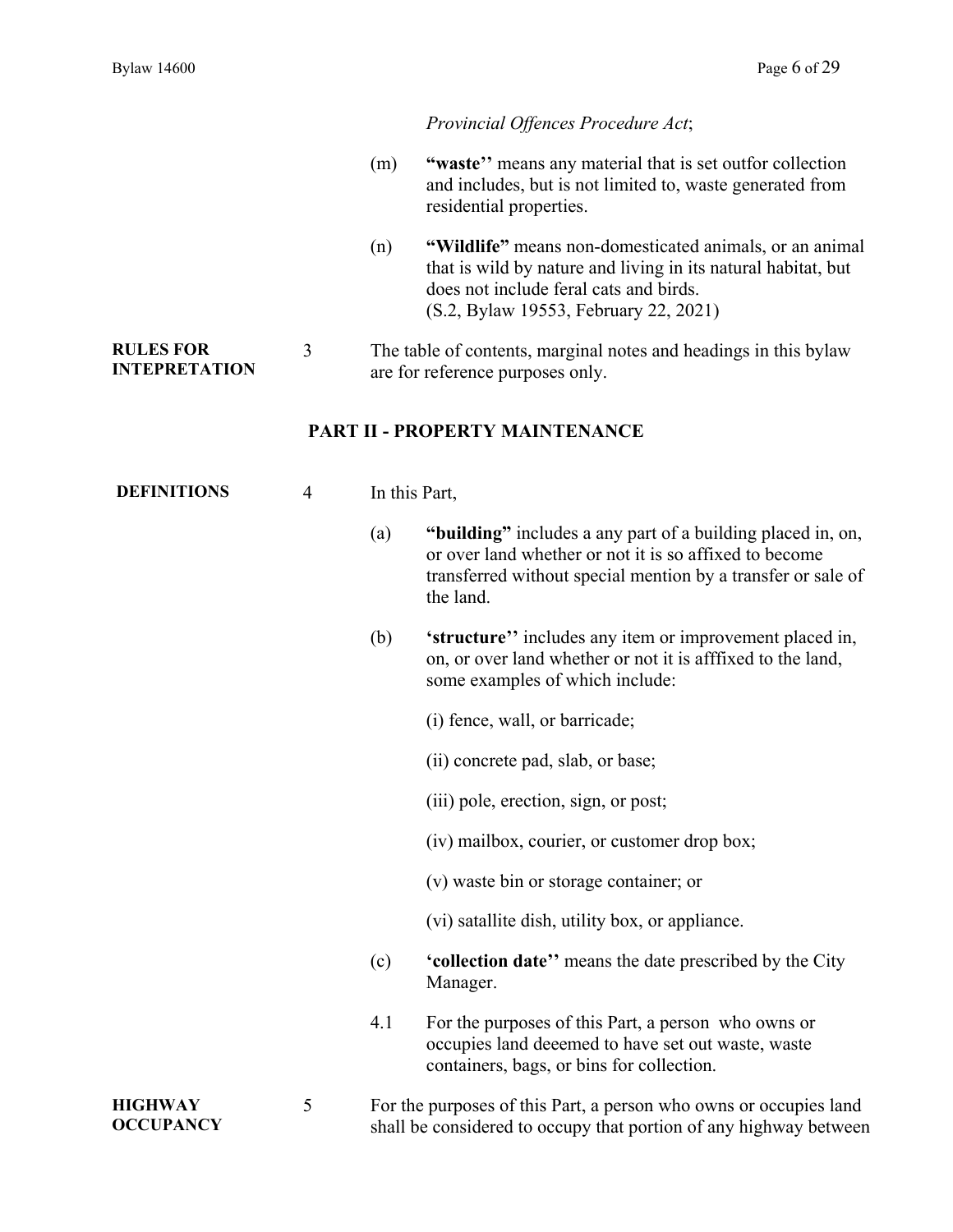|                  |  |          |                | the property line and the centre line of the highway.                                                                                                                                                                                                                              |
|------------------|--|----------|----------------|------------------------------------------------------------------------------------------------------------------------------------------------------------------------------------------------------------------------------------------------------------------------------------|
| <b>LAND</b><br>6 |  |          | own or occupy. | (1) A person shall not cause or permit a nuisance to exist on land they                                                                                                                                                                                                            |
|                  |  | include: |                | (2) For the purpose of greater certainty a nuisance, in respect of land,<br>means land, or any portion thereof, that shows signs of a serious<br>disregard for general maintenance and upkeep, whether or not it is<br>detrimental to the surrounding area, some examples of which |
|                  |  | (a)      |                | excessive accumulation of material including but not<br>limited to building materials, appliances, household goods,<br>boxes, tires, vehicle parts, garbage or refuse, whether of<br>any apparent value or not;                                                                    |
|                  |  | (a.1)    |                | any loose litter, garbage or refuse whether located in a<br>storage area, collection area or elsewhere on the land;                                                                                                                                                                |
|                  |  | (a.2)    |                | any loose building or construction materials, any<br>accumulation of construction-related garbage or refuse, or<br>any untidy work or storage areas on the land;                                                                                                                   |
|                  |  |          |                | (S.2, Bylaw 17678, June 28, 2016)                                                                                                                                                                                                                                                  |
|                  |  | (b)      |                | damaged, dismantled or derelict vehicles or motor vehicles,<br>whether insured or registered or not;                                                                                                                                                                               |
|                  |  | (b.1)    |                | any vehicle displaying graffiti that is visable from any<br>surrounding property;                                                                                                                                                                                                  |
|                  |  | (c)      |                | smelly or messy compost heaps;                                                                                                                                                                                                                                                     |
|                  |  | (d)      |                | unkempt grass or weeds higher than 10 centimetres;                                                                                                                                                                                                                                 |
|                  |  | (e)      |                | production of excessive dust, dirt or smoke;                                                                                                                                                                                                                                       |
|                  |  | (f)      |                | production of any generally offensive odours;                                                                                                                                                                                                                                      |
|                  |  | (g)      |                | any tree, shrub, other type of vegetation or any structure:                                                                                                                                                                                                                        |
|                  |  |          | (i)            | that interferes or could interfere with any public<br>work or utility;                                                                                                                                                                                                             |
|                  |  |          | (ii)           | that obstructs any sidewalk adjacent to the land; or                                                                                                                                                                                                                               |
|                  |  |          | (iii)          | that impairs the visibility required for safe traffic<br>flow at any intersection adjacent to the land; and                                                                                                                                                                        |

(g.1) any accessible excavation, ditch, drain or standing water that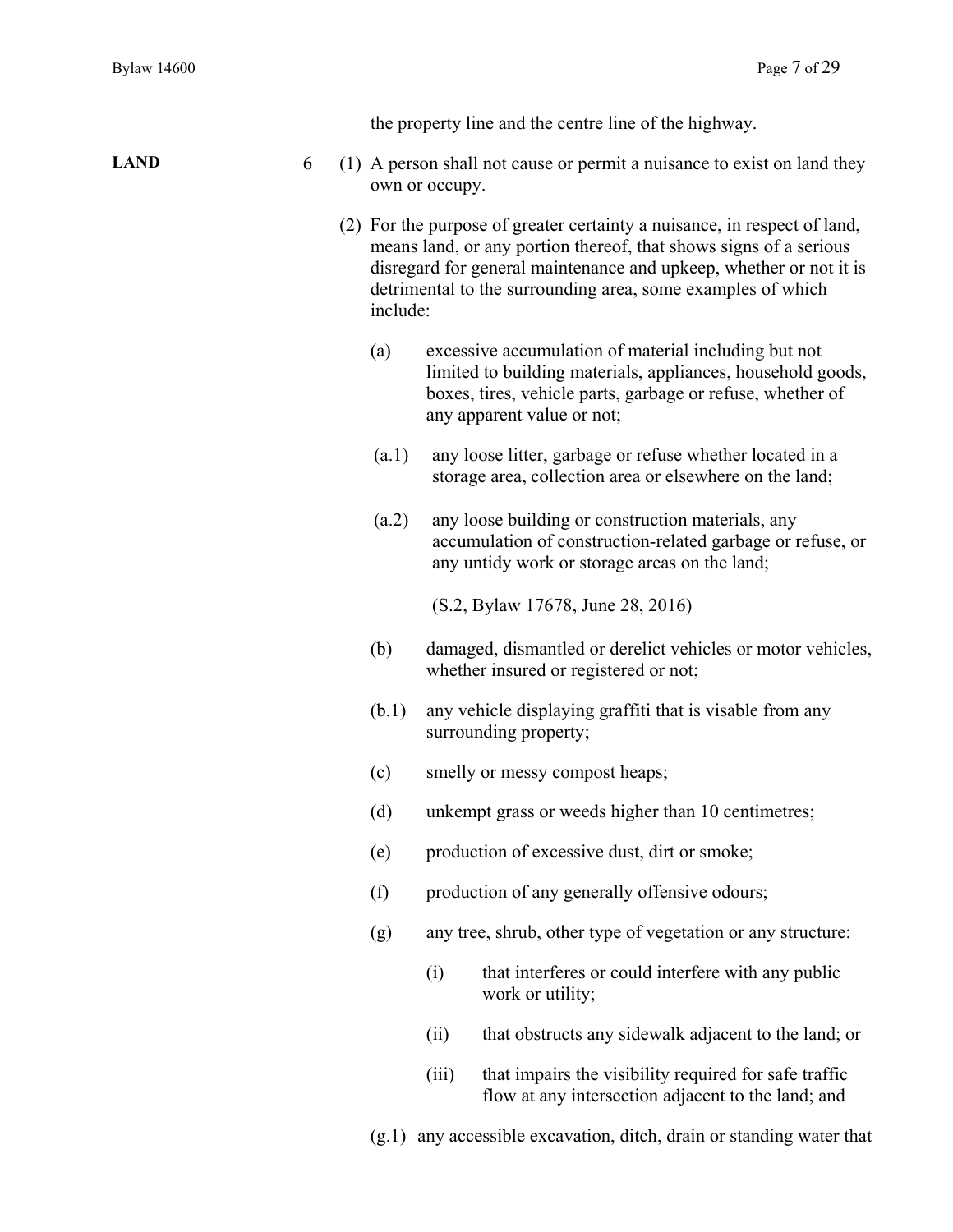could pose a danger to the public; and

- (h) any construction project or activity not completed within five years of the date the building permit for the project or activity was issued by the City or, within five years of starting construction.
- (3) Repealed
- 6.1 A person shall not feed, attempt to feed, permit the feeding of, or deposit food for consumption by coyotes on land they own or occupy.
- 6.2 (1) A person shall not feed, attempt to feed, or deposit food on land they own or occupy for consumption by Wildlife, feral cats, or birds in a way that leads to a public safety risk, health risk or nuisance condition.

(2) A person shall not use, place, or allow other wildlife attractants on land they own or occupy in a way that leads to a public safety risk, health risk or nuisance condition.

(3) For the purpose of greater certainty a nuisance, in respect of Wildlife, feral cats or birds means:

- (a) excessive accumulation of accessible edible materials on the property, including but not limited to raw or cooked meat, harvested fruits, harvested vegetables, bird seed or suet;
- (b) accumulation of rotten, spoiled or moldy food left openly accessible, or improperly contained;
- (c) habituation, food conditioning, or increased presence of Wildlife to the area generally, or to the specific property due to the availblility of food on the property;
- (d) property damage to neighbouring properties, or parkland, by Wildlife due to availability of food on the property;
- (S.3. Bylaw 19553, February 22, 2021)

# **SIDEWALKS** 7 A person shall maintain any sidewalk adjacent to land they own or occupy clear of all snow and ice.

- **ICICLES** 7.1 A person shall maintain any roof or awning that extends over a highway from a building they own or occupy free of snow and ice.
- **BOULEVARDS** 8 A person shall maintain any boulevard adjacent to land they own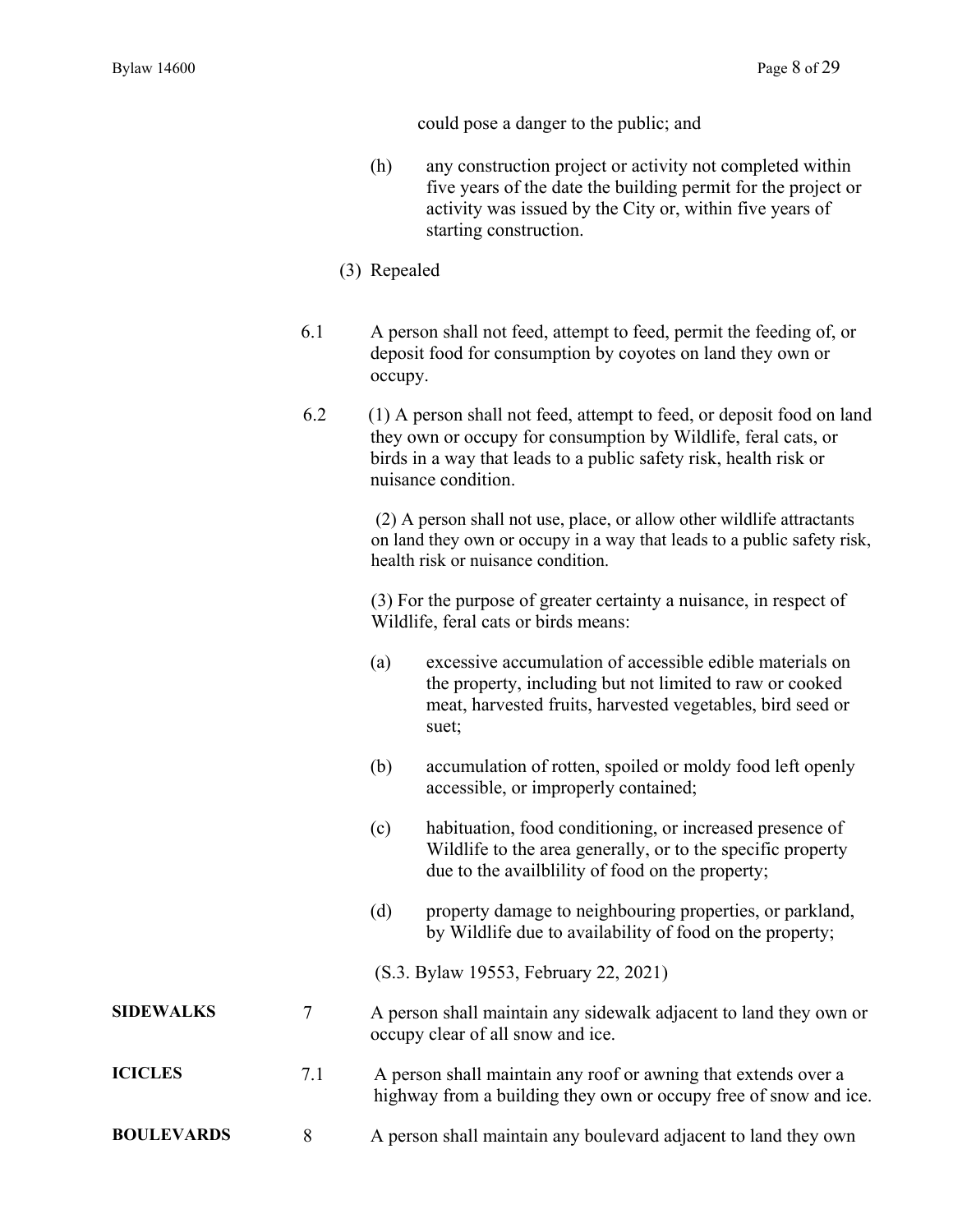|                                           |    | or occupy by: |                                                                                                                                                                                                                                                                                                                                   |
|-------------------------------------------|----|---------------|-----------------------------------------------------------------------------------------------------------------------------------------------------------------------------------------------------------------------------------------------------------------------------------------------------------------------------------|
|                                           |    | (a)           | keeping any grass on the boulevard cut to a reasonable<br>length; and                                                                                                                                                                                                                                                             |
|                                           |    | (b)           | removing any accumulation of fallen leaves or other debris.                                                                                                                                                                                                                                                                       |
| <b>BUILDINGS AND</b><br><b>STRUCTURES</b> | 9  |               | (1) A person shall not cause or permit a nuisance to exist in respect of<br>any building or structure on land they own or occupy.                                                                                                                                                                                                 |
|                                           |    |               | (2) For the purpose of greater certainty a nuisance, in respect of a<br>building or structure, means a building or structure, or any portion<br>thereof, showing signs of a serious disregard for general<br>maintenance and upkeep, whether or not it is detrimental to the<br>surrounding area, some examples of which include: |
|                                           |    | (a)           | any damage to the building or structure;                                                                                                                                                                                                                                                                                          |
|                                           |    | (a.1)         | any graffiti displayed on the building or structure that is<br>visible from any surrounding property;                                                                                                                                                                                                                             |
|                                           |    | (b)           | any rot or other deterioration within the building; and                                                                                                                                                                                                                                                                           |
|                                           |    | (c)           | any inappropriate infiltration of air, moisture or water into<br>the building due to peeling, unpainted or untreated surfaces,<br>missing shingles or other roofing materials, broken or<br>missing windows or doors, or any other hole or opening in<br>the building.                                                            |
| <b>UNOCCUPIED</b><br><b>BUILDINGS</b>     | 10 |               | (1) If a building normally intended for human habitation is unoccupied<br>then any door or window opening in the building may be covered<br>with a solid piece of wood but only if the wood is:                                                                                                                                   |
|                                           |    | (a)           | installed from the exterior and fitted within the frame of the<br>opening in a watertight manner;                                                                                                                                                                                                                                 |
|                                           |    | (b)           | of a thickness sufficient to prevent unauthorized entry into<br>the building;                                                                                                                                                                                                                                                     |
|                                           |    | (c)           | secured in a manner sufficient to prevent unauthorized<br>entry into the building; and                                                                                                                                                                                                                                            |
|                                           |    | (d)           | coated with an opaque protective finish in a manner that is<br>not detrimental to the surrounding area.                                                                                                                                                                                                                           |
|                                           |    |               | (2) If a building normally intended for human habitation is unoccupied<br>then every walk and driveway on the property shall be maintained<br>clear of all snow and ice by the person who owns the property.                                                                                                                      |
| <b>WASTE BINS</b>                         | 11 |               | (1) A person shall not place, cause or permit to be placed any waste                                                                                                                                                                                                                                                              |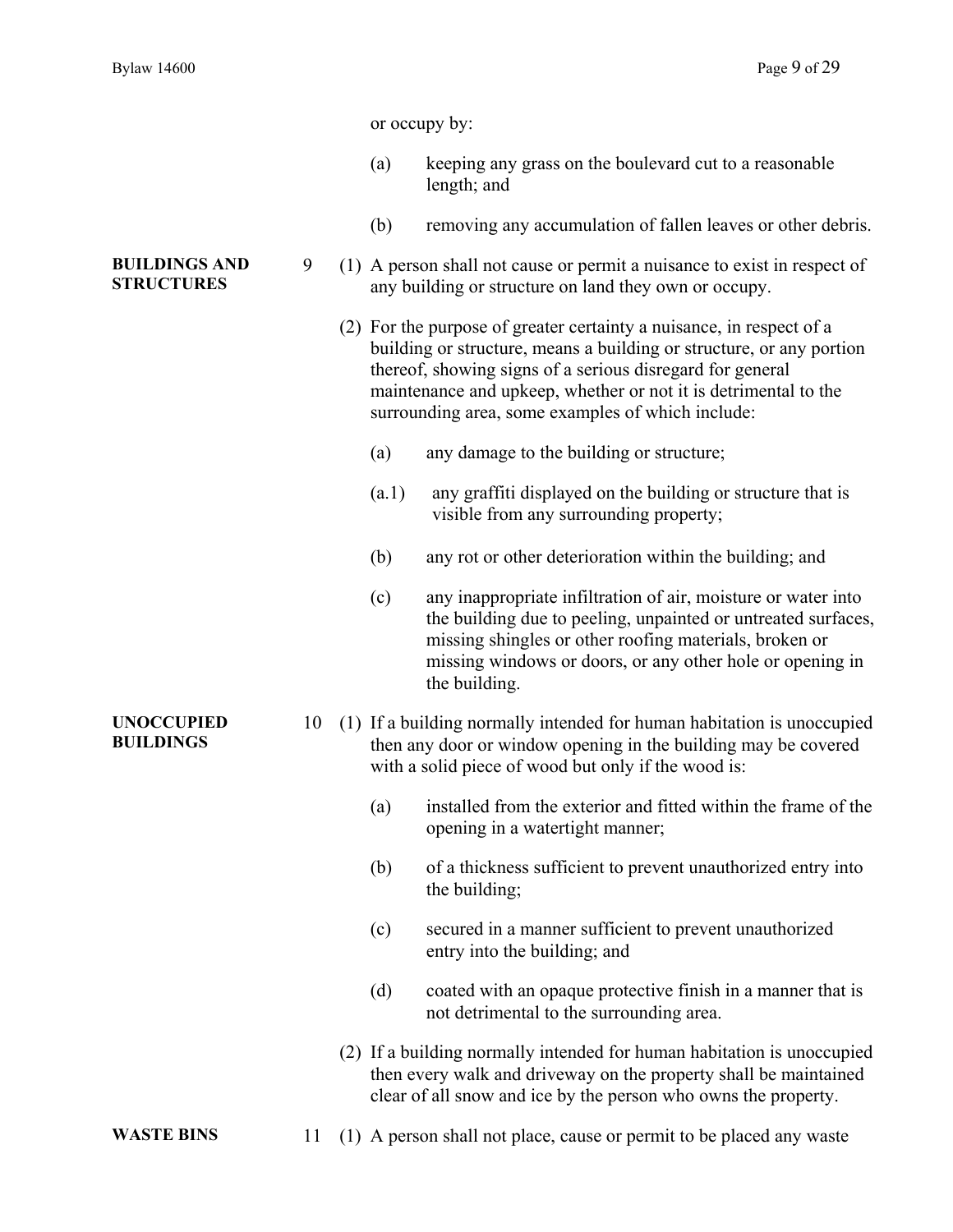|                                             |      |        | bin on land they own or occupy unless the waste bin is:                                                                                                                                                                                          |
|---------------------------------------------|------|--------|--------------------------------------------------------------------------------------------------------------------------------------------------------------------------------------------------------------------------------------------------|
|                                             |      | (a)    | equipped with a lid or cover capable of completely<br>covering the waste bin; and                                                                                                                                                                |
|                                             |      | (b)    | kept closed or covered at all times except for actual loading<br>or unloading of waste.                                                                                                                                                          |
|                                             |      | $1S$ : | (2) A person shall not place, cause or permit to be placed any roll off<br>waste bin on land they own or occupy unless the roll off waste bin                                                                                                    |
|                                             |      | (a)    | kept closed or covered at all times except for actual loading<br>or unloading of waste; and                                                                                                                                                      |
|                                             |      | (b)    | contains only material that will not emit odour and will not<br>be blown out of the bin.                                                                                                                                                         |
| <b>REFRIGERATORS</b><br><b>AND FREEZERS</b> | 12   |        | (1) A person shall not place, cause or permit to be placed a<br>refrigerator, freezer or other similar appliance on land they own or<br>occupy unless effective measures have been taken to prevent the<br>opening and closing of the appliance. |
|                                             |      |        | (2) Without limiting the generality of subsection (1) measures<br>considered to be effective may include:                                                                                                                                        |
|                                             |      | (a)    | the complete removal of the door for the appliance;                                                                                                                                                                                              |
|                                             |      | (b)    | the removal of the door handle mechanism if this prevents<br>opening and closing of the door;                                                                                                                                                    |
|                                             |      | (c)    | the removal of the door hinges;                                                                                                                                                                                                                  |
|                                             |      | (d)    | locking the appliance; or                                                                                                                                                                                                                        |
|                                             |      | (e)    | otherwise wrapping or containing the appliance so that the<br>interior is inaccessible.                                                                                                                                                          |
| <b>WASTE DISPOSAL</b>                       | 12.1 |        | A person shall not place, cause or permit to be placed any litter,<br>garbage, waste, refuse or any other waste material upon the<br>privately owned property of another person.                                                                 |
| <b>WASTE</b><br><b>COLLECTION</b>           |      | 12.2   | A person shall not set out waste for collection at any front<br>yard or curbside collection location before 4:00 p.m. on the<br>day before the collection date.                                                                                  |
|                                             |      |        |                                                                                                                                                                                                                                                  |

12.3 A person shall not leave waste containers at any fron yard or curbside collection location location later than noon of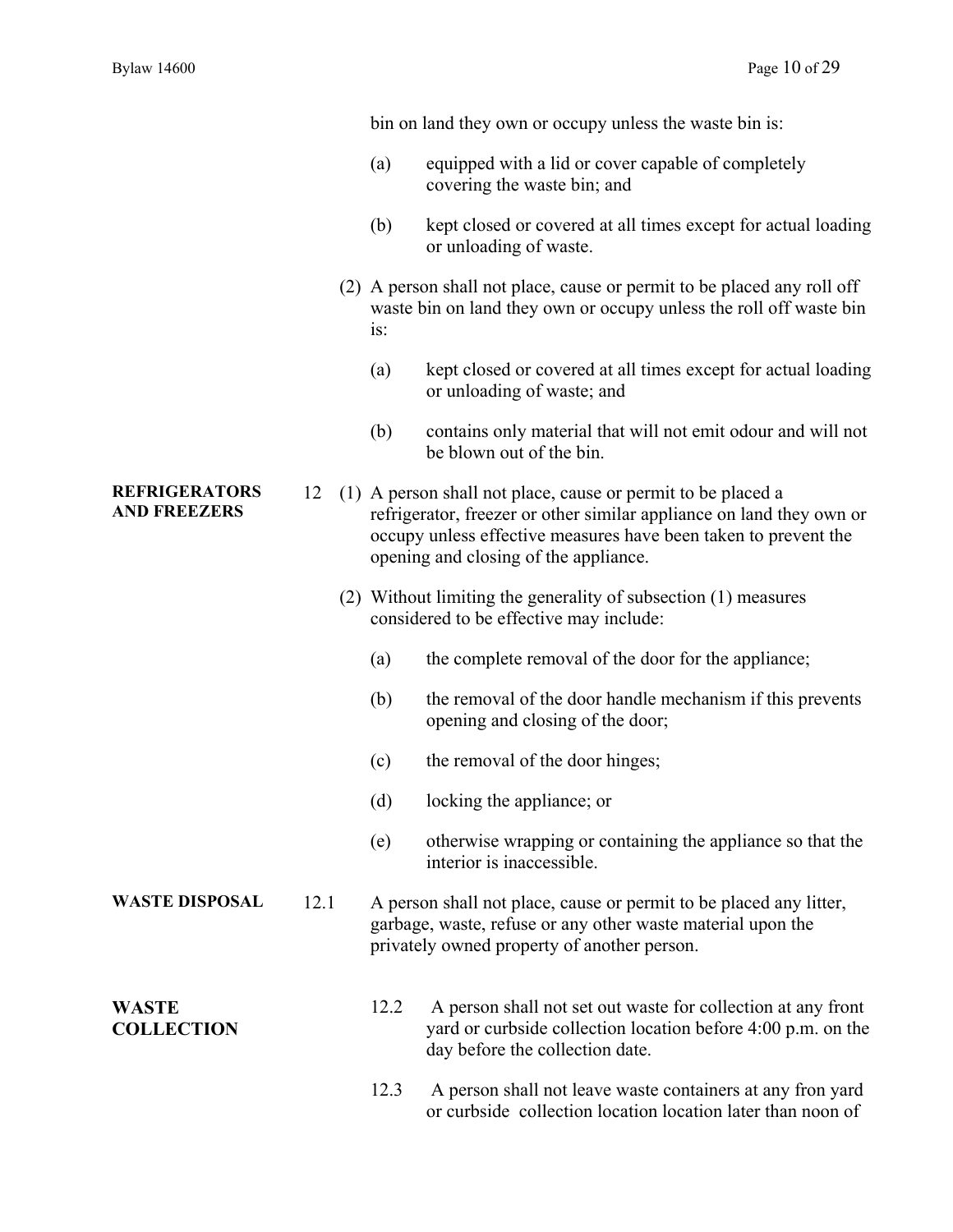| <b>WASTE</b><br><b>CONTAINER</b>                          |    |      |               | the date after the collection date.                                                                                                                                                                                                                                                                                                                         |
|-----------------------------------------------------------|----|------|---------------|-------------------------------------------------------------------------------------------------------------------------------------------------------------------------------------------------------------------------------------------------------------------------------------------------------------------------------------------------------------|
| <b>STORAGE</b><br><b>PUBLIC WASTE</b><br><b>CONTAINER</b> |    | 12.4 |               | A person shall not store waste containers in the front yard<br>or at any location other than a location between the line<br>established by the front wall of the residence and the rear<br>property line.                                                                                                                                                   |
|                                                           |    |      | 12.5          | A person shall not place waste intended for residential<br>collection or waste generated from a non-residential<br>property in a public waste container.                                                                                                                                                                                                    |
|                                                           |    |      |               | PART III - NOISE CONTROL                                                                                                                                                                                                                                                                                                                                    |
| <b>DEFINITIONS</b>                                        | 13 |      | In this Part: |                                                                                                                                                                                                                                                                                                                                                             |
|                                                           |    |      | (a)           | "dB(A)" means the sound pressure measured in decibels<br>using the "A" weighted scale of a sound level meter;                                                                                                                                                                                                                                               |
|                                                           |    |      | (b)           | "decibel" means a unit for expressing the relative intensity<br>of sounds on a scale from zero for the average least<br>perceptible sound to approximately 130 for the average<br>pain level;                                                                                                                                                               |
|                                                           |    |      | (c)           | "holiday" means January 1 <sup>st</sup> , Alberta Family Day, Good<br>Friday, Victoria Day, July $1st$ , the first Monday in August,<br>Labour Day, Thanksgiving Day, November 11 <sup>th</sup> , and<br>December $25th$ of every year;                                                                                                                     |
|                                                           |    |      | (c.1)         | "motor cycle" has the same meaning as in the Traffic<br>Safety Act, as amended;                                                                                                                                                                                                                                                                             |
|                                                           |    |      | (d)           | "noise" means any sound that is reasonably likely to<br>disturb the peace of others;                                                                                                                                                                                                                                                                        |
|                                                           |    |      | (e)           | "sound level meter" means a Quest Technologies/3M<br>2100 Sound Level Meter, or any other device used to<br>measure sound pressure which meets the National<br>Standards Institute S 1.4-1983 (R2006), or the International<br>Electro-Technical Council Standard No. 123 or the British<br>Standard No. 3539 Part 1, or the U.S.A. Standard S.14-<br>1961. |
| <b>PROHIBITED NOISE</b>                                   | 14 |      |               | (1) A person shall not cause or permit any noise that disturbs the peace<br>of another individual.                                                                                                                                                                                                                                                          |

(2) A person shall not cause or permit property they own or occupy to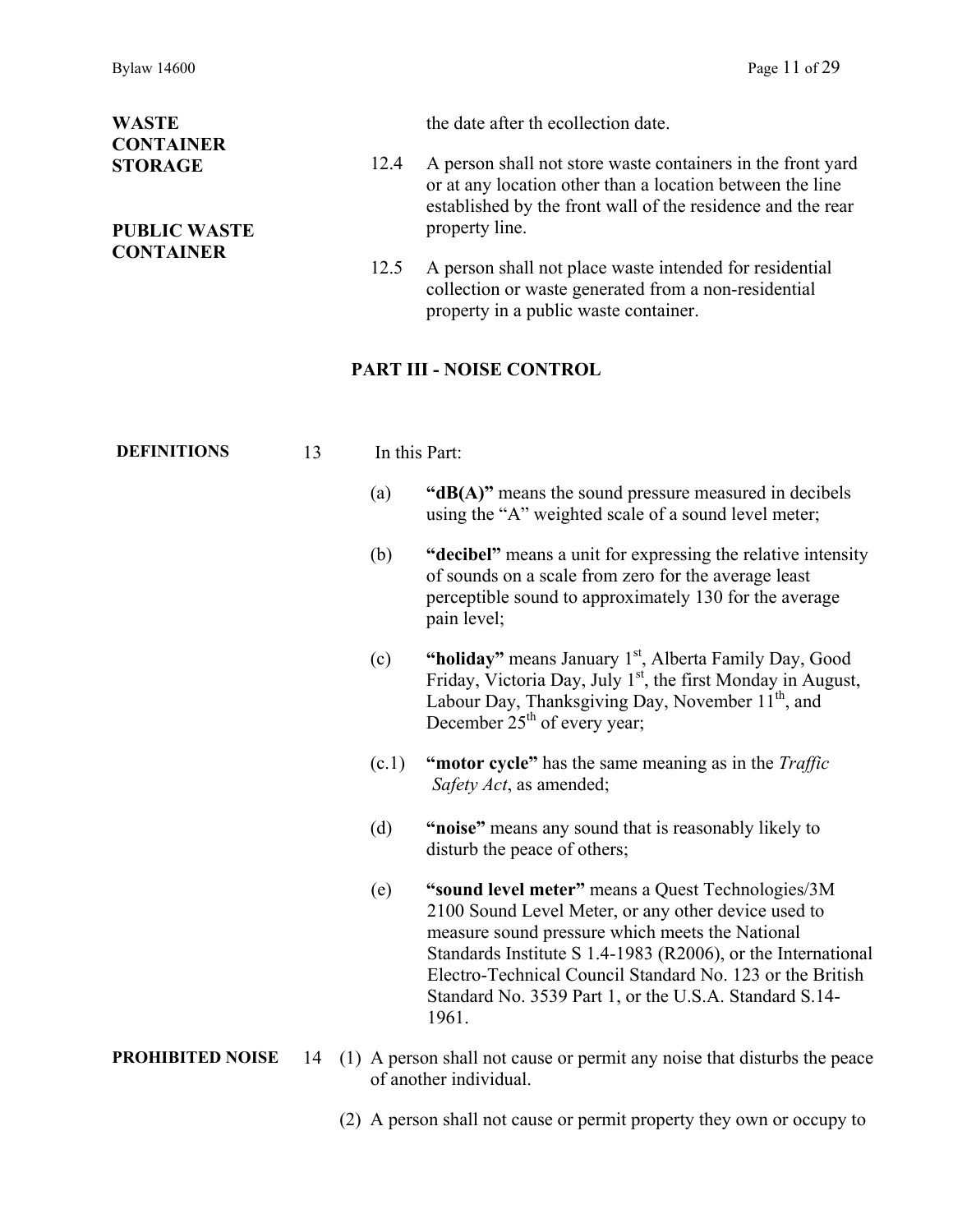|                                                                              |    |     | be used so that noise from the property disturbs the peace of any<br>other individual.                                                                                                                                                       |
|------------------------------------------------------------------------------|----|-----|----------------------------------------------------------------------------------------------------------------------------------------------------------------------------------------------------------------------------------------------|
|                                                                              |    |     | (3) A person may be found guilty of a contravention of this section<br>whether or not the decibel level:                                                                                                                                     |
|                                                                              |    | (a) | is measured; or                                                                                                                                                                                                                              |
|                                                                              |    | (b) | if measured, exceeds any limit prescribed by this bylaw.                                                                                                                                                                                     |
| <b>CRITERIA</b>                                                              | 15 |     | In determining if a sound is reasonably likely to disturb the peace<br>of others the following criteria may be considered:                                                                                                                   |
|                                                                              |    | (a) | type, volume, and duration of the sound;                                                                                                                                                                                                     |
|                                                                              |    | (b) | time of day and day of week;                                                                                                                                                                                                                 |
|                                                                              |    | (c) | nature and use of the surrounding area;                                                                                                                                                                                                      |
|                                                                              |    | (d) | decibel level, if measured; and                                                                                                                                                                                                              |
|                                                                              |    | (e) | any other relevant factor.                                                                                                                                                                                                                   |
| <b>CONSTRUCTION</b><br><b>ACTIVITY</b>                                       | 16 |     | A person shall not cause or permit any construction activity on<br>property they own or occupy                                                                                                                                               |
|                                                                              |    | (a) | before 7 a.m. or after 9 p.m. on any day other than Sunday<br>or a holiday;                                                                                                                                                                  |
|                                                                              |    | (b) | before 9 a.m. or after 7 p.m. on any Sunday or holiday; or                                                                                                                                                                                   |
|                                                                              |    | (c) | at any time contrary to a written notice issued by the City<br>Manager pursuant to section 16.1.                                                                                                                                             |
|                                                                              |    |     | (S.3, Bylaw 17678, June 28, 2016)                                                                                                                                                                                                            |
| <b>RESTRICTED</b><br><b>HOURS OF</b><br><b>CONSTRUCTION</b><br><b>NOTICE</b> |    |     | 16.1 (1) Subject to subsection (2), the City Manager may, by written notice,<br>direct that a person may not cause or permit any construction<br>activity on property they own or occupy during the time specified<br>in the written notice. |
|                                                                              |    |     | (2) Prior to issuing a written notice pursuant to subsection $(1)$ , the City<br>Manager must consider:                                                                                                                                      |
|                                                                              |    | (a) | the proximity of the construction activity to adjacent<br>properties;                                                                                                                                                                        |
|                                                                              |    | (b) | the nature of the construction activity occurring on the<br>property;                                                                                                                                                                        |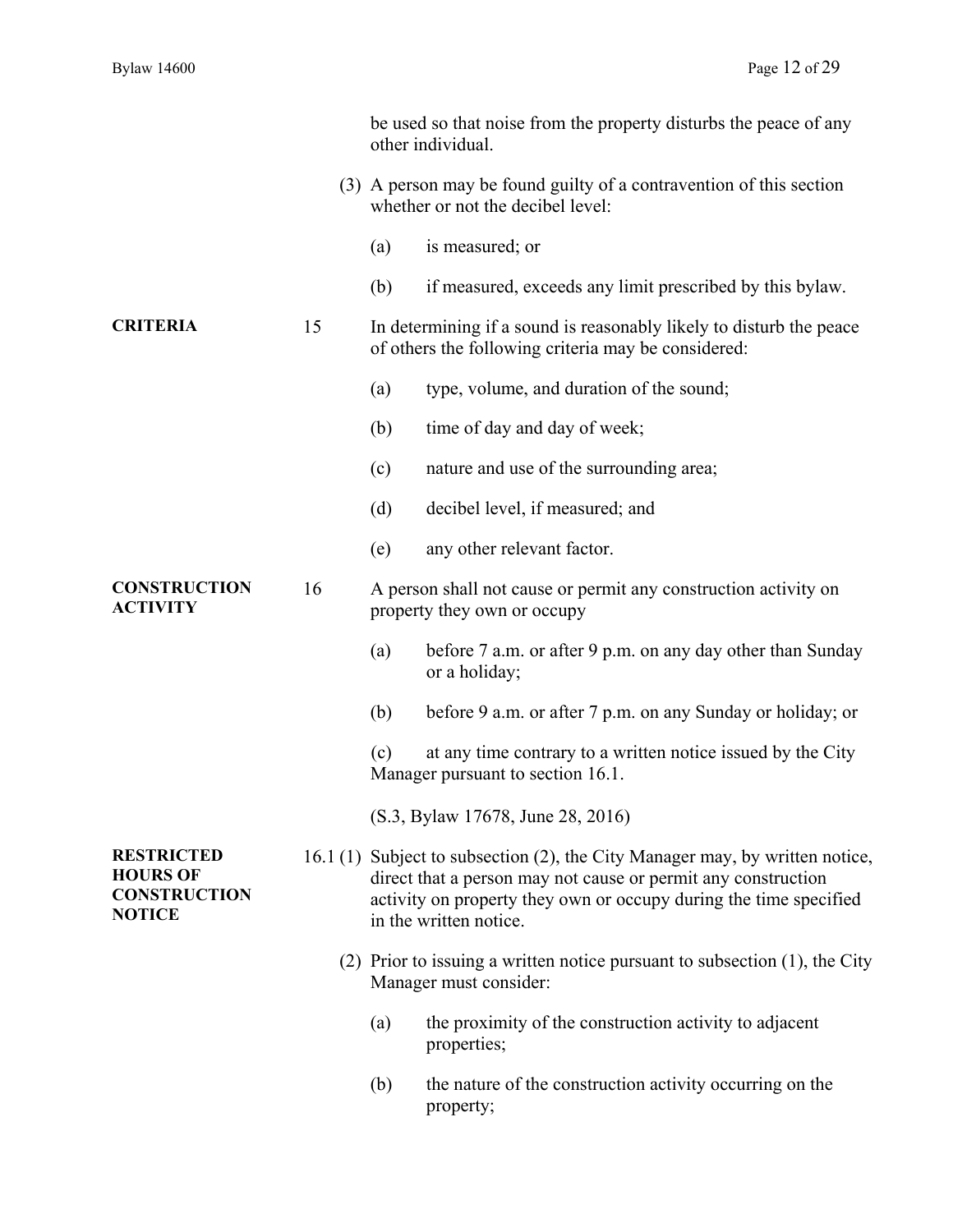|                                                        |                  | (c)          | the nature and use of adjacent properties;                                                                                                                                                                   |
|--------------------------------------------------------|------------------|--------------|--------------------------------------------------------------------------------------------------------------------------------------------------------------------------------------------------------------|
|                                                        |                  | (d)          | the number and nature of previous complaints regarding the<br>construction activity occurring on the property received by<br>the City Manager;                                                               |
|                                                        |                  | (e)          | the intended schedule for completion of the construction<br>activity occurring on the property, including the potential<br>impact of restricted hours on the completion of the<br>construction activity; and |
|                                                        |                  | (f)          | any other factor reasonably related to the construction<br>activity occurring on the property.                                                                                                               |
|                                                        |                  | section may: | (3) A written notice issued by the City Manager pursuant to this                                                                                                                                             |
|                                                        |                  | (a)          | prohibit any construction activity on a property during<br>specified times; or                                                                                                                               |
|                                                        | specified times. |              | (b) prohibit certain types of construction activity on a property during                                                                                                                                     |
|                                                        |                  |              | (S.4, Bylaw 17678, June 28, 2016)                                                                                                                                                                            |
| <b>GARBAGE</b><br><b>COLLECTION</b>                    | 17               |              | A person shall not collect, cause or permit the collection of<br>garbage with a motor vehicle on or adjacent to any property zoned<br>for residential use before 7 a.m. or after 10 p.m.                     |
| <b>ENGINE RETARDER</b><br><b>BRAKES</b>                | 18               |              | A person shall not use engine retarder brakes to slow or stop a<br>motor vehicle at any time.                                                                                                                |
|                                                        | 18.1             |              | A person shall not operate a motor cycle that is capable of:                                                                                                                                                 |
|                                                        |                  | (a)          | emitting any sound exceeding 92 $db(A)$ , as measured at 50<br>centimetres from the exhaust outlet, while the engine is at<br>idle; or                                                                       |
|                                                        |                  | (b)          | emitting any sound exceeding 96 db(a), as measured at 50<br>centimetres from the exhaust outlet, while the engine is at<br>any speed greater than idle.                                                      |
| <b>DAYTIME DECIBEL</b><br>LIMIT-<br><b>RESIDENTIAL</b> | 19               |              | (1) A person shall not cause or permit any sound exceeding $65$ dB(A),<br>as measured at the property line of a property zoned for residential<br>use, between 7 a.m. and 10 p.m.                            |
|                                                        |                  |              | (2) A person shall not cause or permit property they own or occupy to<br>be used so that any sound coming from the property exceeds 65                                                                       |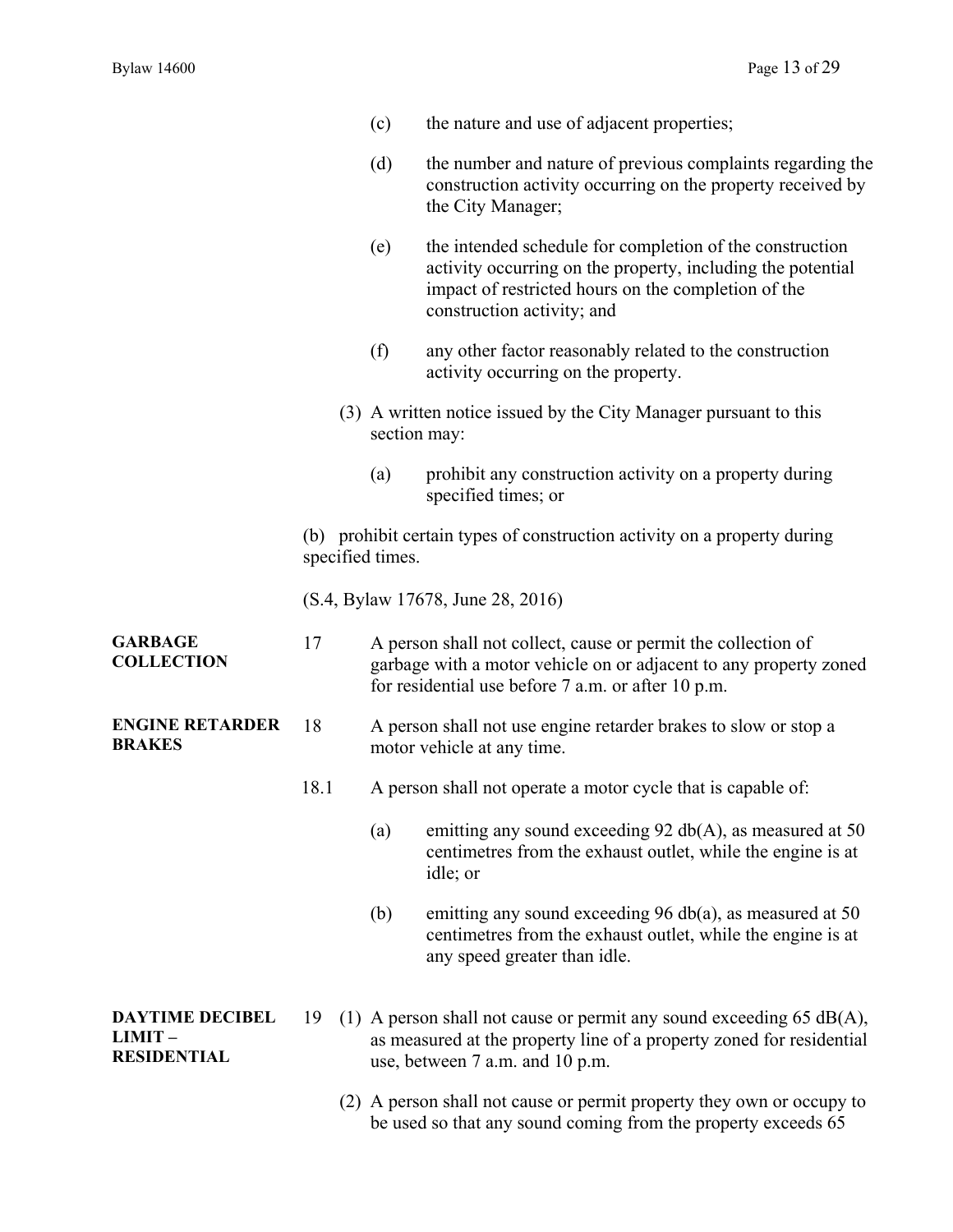dB(A), as measured at the property line of a property zoned for residential use, between 7 a.m. and 10 p.m.

- (3) This section does not apply to sounds up to:
	- (a) 70 dB(A) lasting a total period of time not exceeding two hours in any one day;
	- (b) 75 dB(A) lasting a total period of time not exceeding one hour in any one day;
	- (c)  $80 \text{ dB}(A)$  lasting a total period of time not exceeding 30 minutes in any one day; or
	- (d) 85 dB(A) lasting a total period of time not exceeding  $15$ minutes in any one day.
- 20 (1) A person shall not cause or permit any sound exceeding 50  $dB(A)$ , as measured at the property line of a property zoned for use as residential, before 7 a.m. or after 10 p.m.
	- (2) A person shall not cause or permit property they own or occupy to be used so that any sound coming from the property exceeds 50  $dB(A)$ , as measured at the property line of a property zoned for use as residential, before 7 a.m. or after 10 p.m.
- 21 (1) A person shall not cause or permit any sound exceeding  $75 \text{ dB}(A)$ , as measured at the property line of a property zoned for use other than residential, between 7 a.m. and 10 p.m.
	- (2) A person shall not cause or permit property they own or occupy to be used so that any sound coming from the property exceeds 75  $dB(A)$ , as measured at the property line of a property zoned for use other than residential between 7 a.m. and 10 p.m.
	- (3) This section does not apply to sounds up to:
		- (a)  $80 \text{ dB}(A)$  lasting for a total period of time not exceeding two hours in any one day; or
		- (b) 85 dB(A) lasting for a total period of time not exceeding one hour in any one day.

**OVERNIGHT DECIBEL LEVEL – NON-RESIDENTIAL** 

- 22 (1) A person shall not cause or permit any sound exceeding 60  $dB(A)$ , as measured at the property line of a property zoned for use other than residential, before 7 a.m. or after 10 p.m.
	- (2) A person shall not cause or permit property they own or occupy to be used so that any sound coming from the property exceeds 60

**OVERNIGHT DECIBEL LEVEL – RESIDENTIAL** 

**DAYTIME DECIBEL LIMIT - NON-RESIDENTIAL**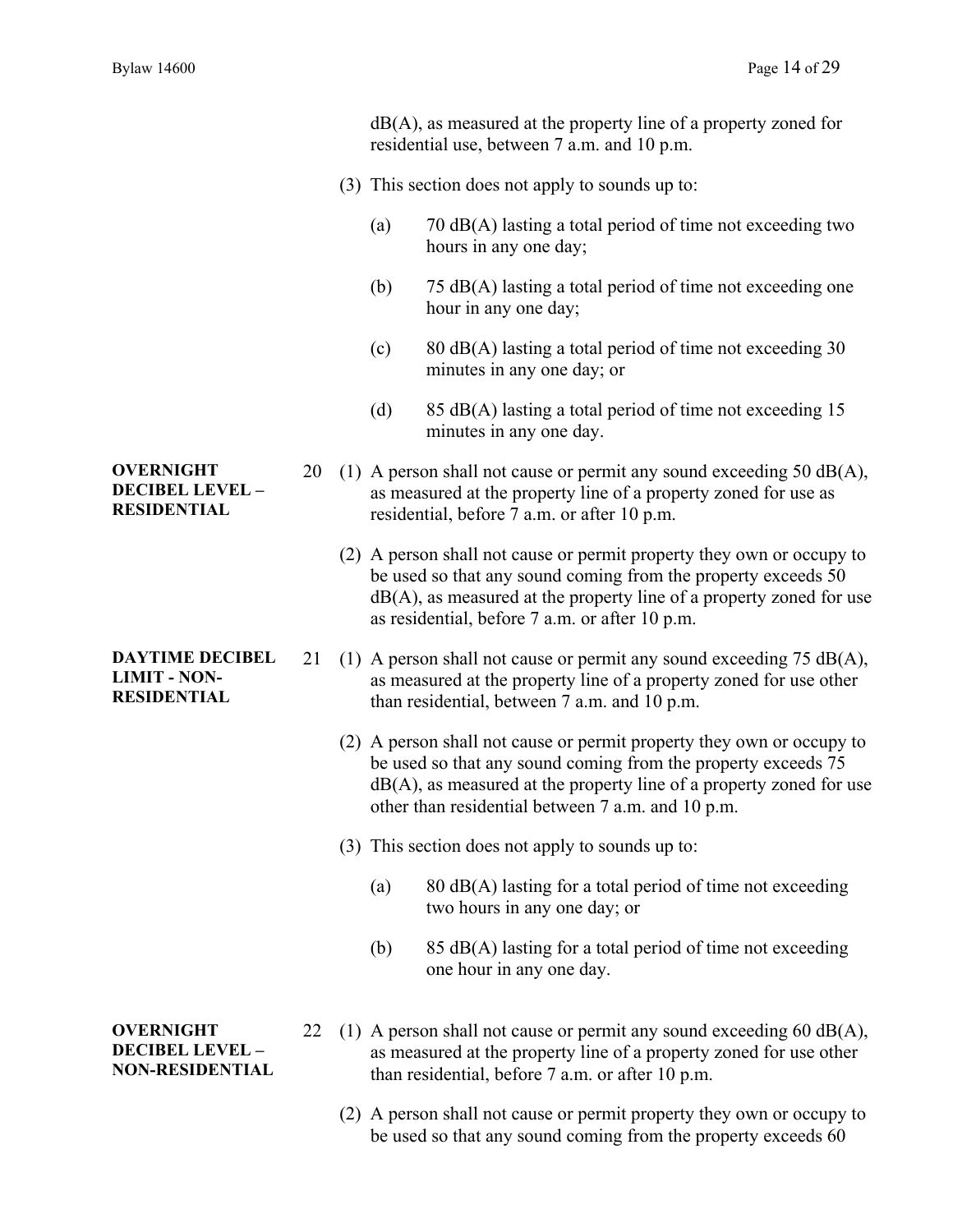|                         |    |     | $dB(A)$ , as measured at the property line of a property zoned for use<br>other than residential, before 7 a.m. or after 10 p.m.                                                                                                                                                                                                      |
|-------------------------|----|-----|---------------------------------------------------------------------------------------------------------------------------------------------------------------------------------------------------------------------------------------------------------------------------------------------------------------------------------------|
| <b>MOTOR VEHICLES</b>   | 23 |     | (1) If a motor vehicle is the cause of any sound that contravenes a<br>provision of this bylaw the owner of that motor vehicle is liable for<br>the contravention.                                                                                                                                                                    |
|                         |    |     | (2) Subsection (1) does not apply if the owner, on a balance of<br>probabilities, satisfies the court that, at the time the motor vehicle<br>was involved in the contravention, the owner was not present in the<br>motor vehicle and no other person was operating the motor vehicle<br>with the owner's express or implied consent. |
| <b>EXCEPTIONS</b>       | 24 |     | Nothing in this Part prohibits:                                                                                                                                                                                                                                                                                                       |
|                         |    |     | the City, its agents or employees, from managing the<br>(a)<br>accumulation of snow and ice on highways and on City<br>property; or                                                                                                                                                                                                   |
|                         |    |     | (b)<br>situations where the City Manager has issued a permit<br>allowing the production of certain sounds on whatever<br>conditions the City Manager deems appropriate                                                                                                                                                                |
|                         |    |     | <b>PART IV - OUTDOOR FIRES</b>                                                                                                                                                                                                                                                                                                        |
| <b>DEFINITIONS</b>      | 25 |     | In this Part:                                                                                                                                                                                                                                                                                                                         |
|                         |    |     | "fire" includes any combustion whether or not flame is<br>(a)<br>present or visible;                                                                                                                                                                                                                                                  |
|                         |    |     | "fire ban" means a period of time designated by the City<br>(b)<br>Manager when, due to extremely dry or other unsafe<br>environmental conditions, outdoor fires are prohibited;                                                                                                                                                      |
|                         |    |     | "fire pit" means a structure used for recreational fires that<br>(c)<br>complies with section 27; and                                                                                                                                                                                                                                 |
|                         |    |     | "fire place" means a structure used for recreational fires<br>(d)<br>that complies with section 28.                                                                                                                                                                                                                                   |
| <b>PROHIBITED FIRES</b> |    |     | 26 (1) A person shall not cause or permit an outdoor fire on land they<br>own or occupy.                                                                                                                                                                                                                                              |
| <b>EXCEPTIONS</b>       |    | (2) | This section does not apply to:                                                                                                                                                                                                                                                                                                       |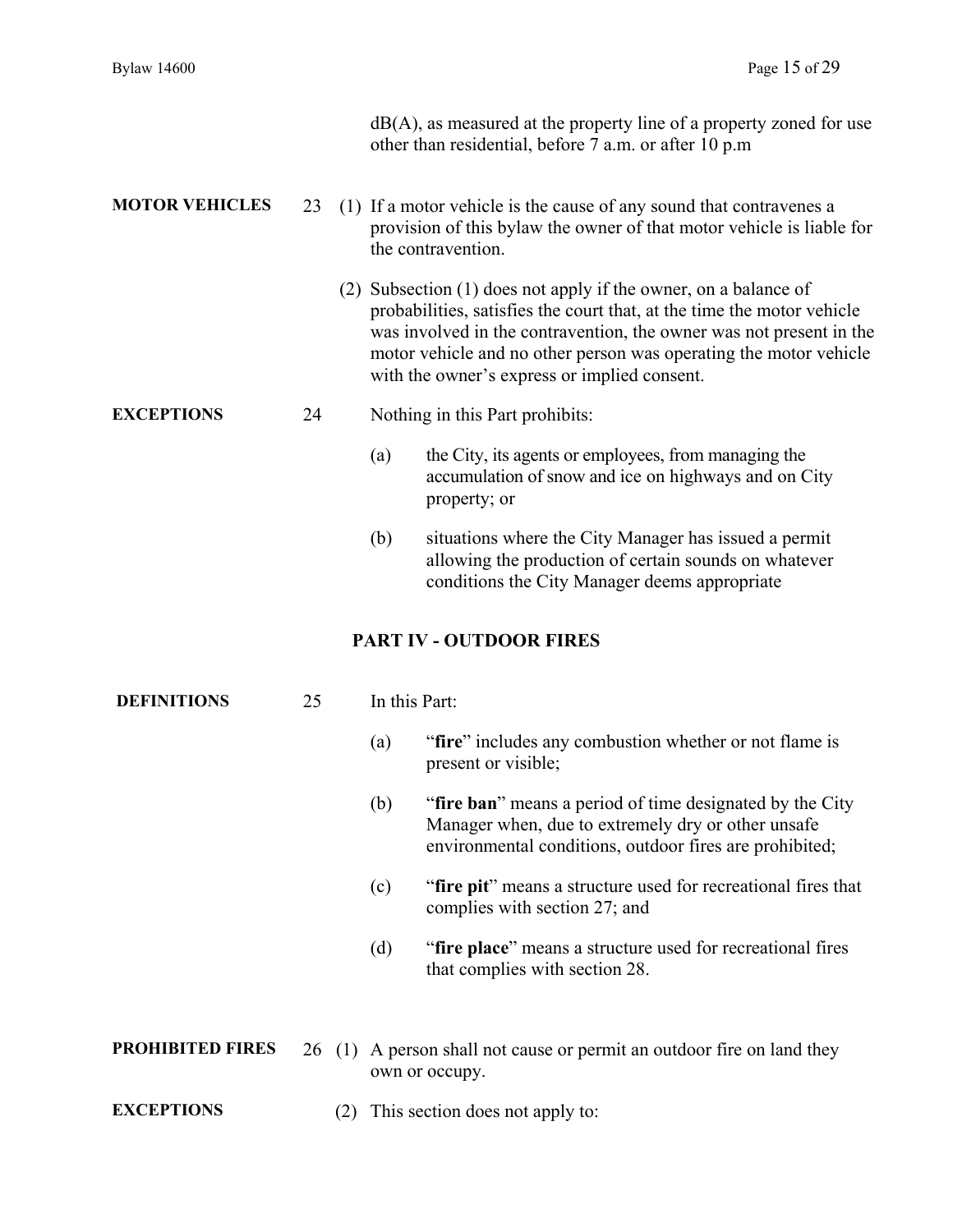- (a) cooking food using an appliance designed and intended for that purpose and fuelled only by:
	- (i) liquid petroleum gas;
	- (ii) natural gas;
	- (iii) dry, preservative free wood or wood products; or
	- (iv) charcoal;
- (b) smudge fires for the purpose of repelling insects or preventing frost in an orchard or garden provided that
	- (i) the fire is contained within a non-combustible receptacle; and
	- (ii) the land on which the fire is located is at least 0.5 hectares in area;
- (c) recreational fires fuelled only by dry, preservative free wood or wood products and fully contained within a fire pit or fire place; or
- (d) an outdoor fire for which a permit has been issued by the City Manager.
- 27 A fire pit must:
	- (a) be located at least three metres from any building, property line, or combustible material;
	- (b) be fully enclosed on all sides and constructed entirely from brick, concrete block, heavy gauge metal, or other noncombustible material; and
	- (c) have an opening that is:
		- (i) no more than one metre across;
		- (ii) no more than 60 centimetres above the surrounding surface grade; and
		- (iii) covered with a non-combustible mesh screen with openings no greater than 1.25 centimetres across.
- 28 A fire place must:
	- (a) be located at least one metre from any building, property

**FIRE PIT REQUIREMENTS** 

**FIRE PLACE STANDARDS**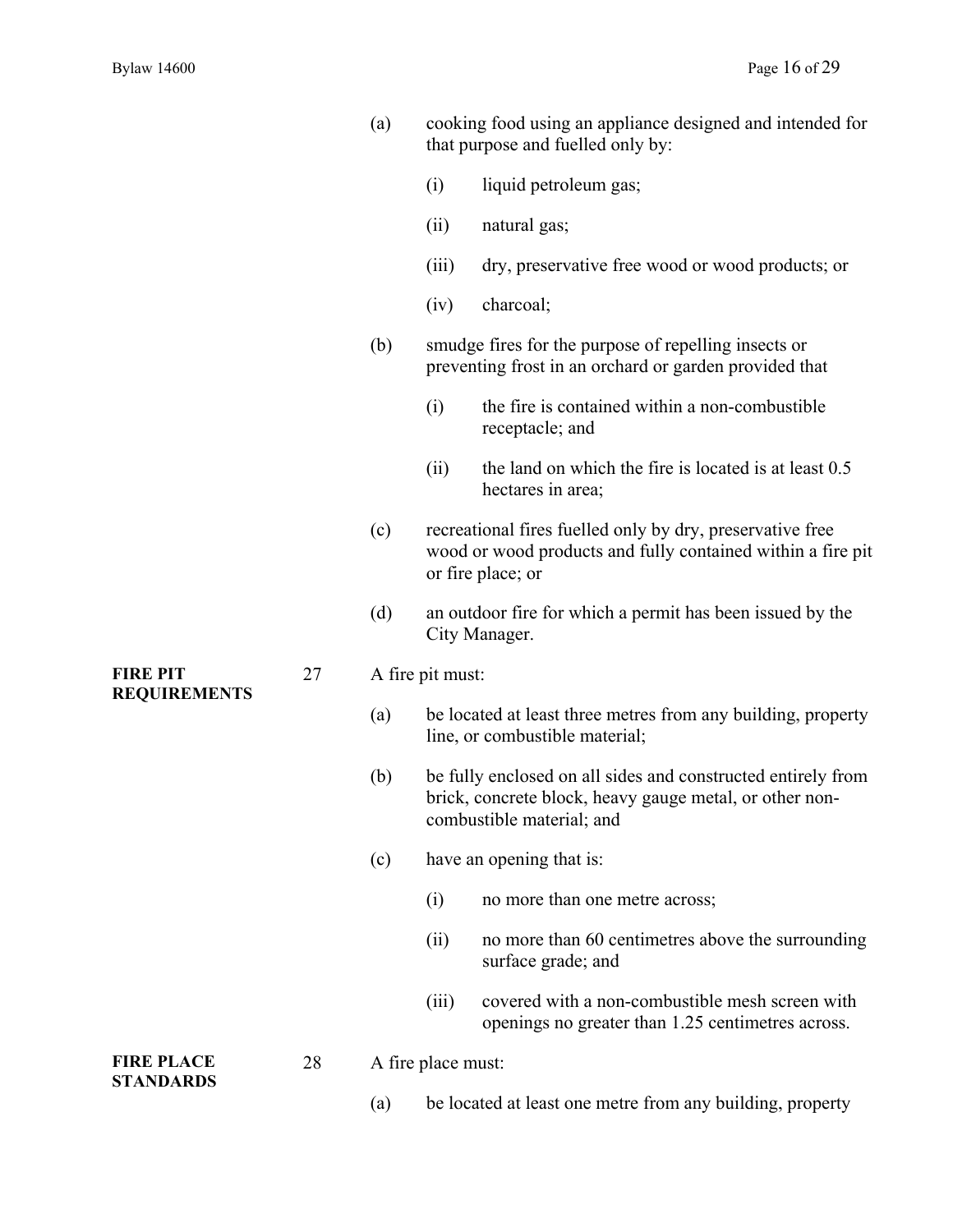line, or combustible material;

- (b) be constructed entirely from brick, concrete block, heavy gauge metal, or other non-combustible material;
- (c) have a base fire burning area that is at least 30 centimetres above the surrounding surface grade;
- (d) have a fire burning area that is no more than 1.25 metres wide and between 40 centimetres and 60 centimetres deep;
- (e) have a chimney that
	- (i) extends at least 2.5 metres above the base fire burning area; and
	- (ii) is covered with a non-combustible mesh screen with openings no greater than 1.25 centimetres across.
- **FIRE BAN** 29 Notwithstanding anything in this Part, a person shall not cause or permit an outdoor fire on land they own or occupy while a fire ban is in effect.
- **NUISANCE FIRE** 29.1 (1) Notwithstanding anything in this Part, a person shall not cause or permit an outdoor fire on land they own or occupy that is reasonably likely to disturb the peace of any other individual.
	- (2) In determining if an outdoor fire is reasonably likely to disturb the peace of any other individual, the following criteria may be considered:
		- (a) demonstrated impact of the outdoor fire on health or wellbeing of others;
		- (b) proximity of the outdoor fire to adjacent or affected properties;
		- (c) duration of the outdoor fire;
		- (d) date and time of the outdoor fire;
		- (e) nature and intended use of the surrounding area; and
		- (f) weather and ambient conditions.
- **NUISANCE FIRE ORDER**  29.2 (1) If a person contravenes section 29.1, the City Manager may, by written notice, restrict that person from causing or permitting outdoor fires on land they own or occupy in the manner directed by the City Manager.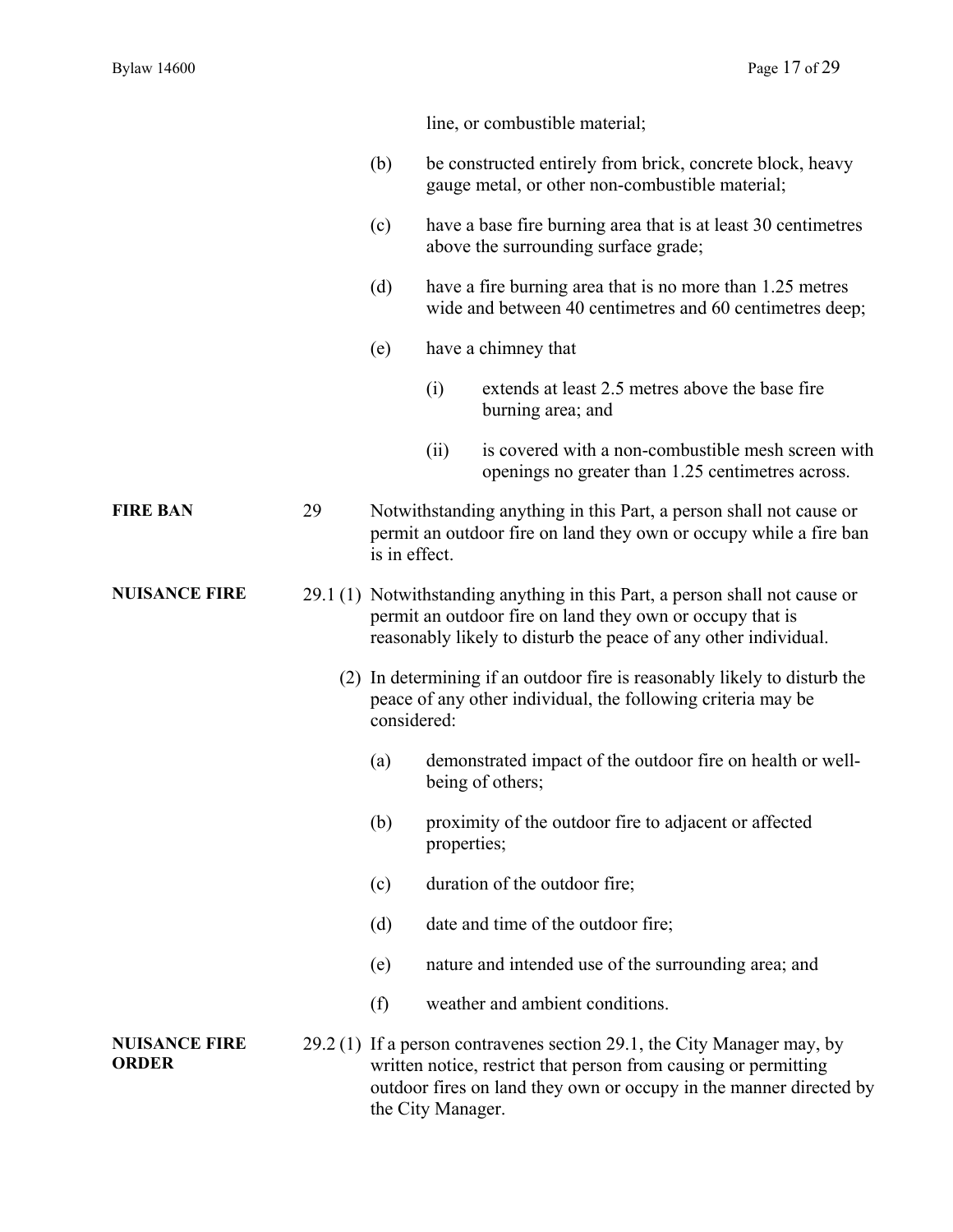|                        |    |     | (2) A written notice may direct the person to:                                                                                                                                                                                                                    |
|------------------------|----|-----|-------------------------------------------------------------------------------------------------------------------------------------------------------------------------------------------------------------------------------------------------------------------|
|                        |    | (a) | limit the duration or frequency of outdoor fires on land they<br>own or occupy;                                                                                                                                                                                   |
|                        |    | (b) | only cause or permit outdoor fires on land they own or<br>occupy at certain times;                                                                                                                                                                                |
|                        |    | (c) | modify or relocate a fire pit or fire place; or                                                                                                                                                                                                                   |
|                        |    | (d) | undertake any other action reasonably required to ensure<br>outdoor fires are not reasonably likely disturb the peace of<br>others.                                                                                                                               |
|                        |    |     | (3) A person shall not contravene a written notice issued pursuant to<br>subsection $(1)$ .                                                                                                                                                                       |
|                        |    |     | (4) A person who receives a written notice pursuant to subsection $(1)$<br>may appeal the notice by filing a notice of appeal within 14 days of<br>the date of the notice pursuant to the Community Standards and<br>Licence Appeal Committee Bylaw, Bylaw 15166. |
| <b>OWNER LIABILITY</b> | 30 |     | Where a person who owns land contravenes or fails to comply with<br>any provision of this Part, the person is liable for the expenses and<br>costs related to the City extinguishing any related fires on the land.                                               |
|                        |    |     | <b>PART V - WEED AND PEST CONTROL</b>                                                                                                                                                                                                                             |

| <b>DEFINITIONS</b>                 | 31 | In this Part:                                                                                                                                                                                                                                                      |  |
|------------------------------------|----|--------------------------------------------------------------------------------------------------------------------------------------------------------------------------------------------------------------------------------------------------------------------|--|
|                                    |    | "elm tree" means any tree or part of a tree, whether dead<br>(a)<br>or alive, of the <i>Ulmus</i> genus; and                                                                                                                                                       |  |
|                                    |    | "Inspector" means a bylaw enforcement officer appointed<br>(b)<br>in accordance with the Enforcement Bylaw, Bylaw 16368;                                                                                                                                           |  |
|                                    |    | Repealed<br>(c)                                                                                                                                                                                                                                                    |  |
|                                    |    | (S. 15, Bylaw 18289, March 20, 2018)                                                                                                                                                                                                                               |  |
| <b>HIGHWAY</b><br><b>OCCUPANCY</b> | 32 | For the purposes of the <i>Weed Control Act</i> and the <i>Agricultural</i><br><i>Pests Act</i> , a person who owns or occupies land shall be considered<br>to occupy that portion of any highway between the property line<br>and the centre line of the highway. |  |
| <b>NOXIOUS WEEDS</b>               | 33 | Repealed                                                                                                                                                                                                                                                           |  |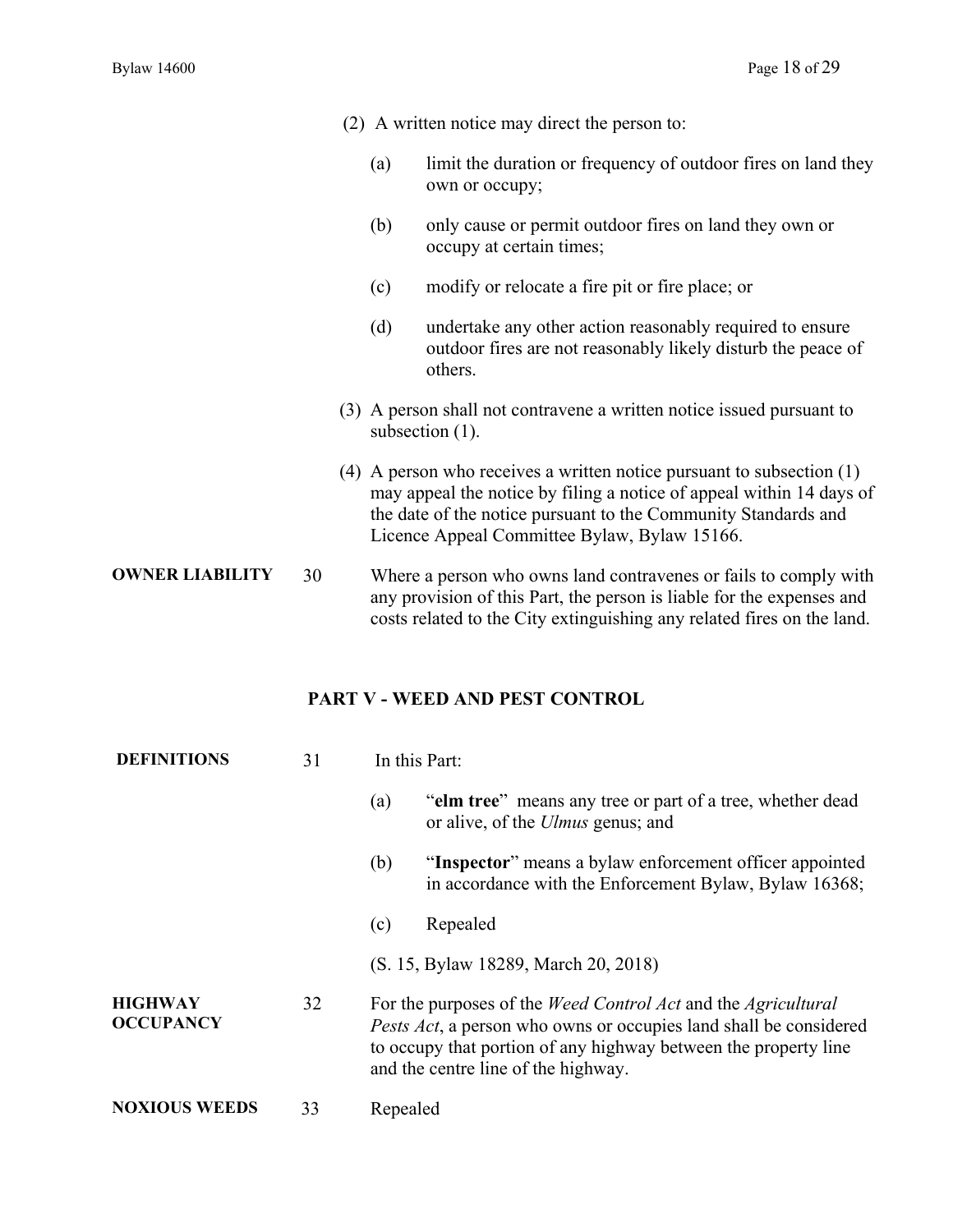| <b>ELM TREE</b><br><b>REMOVAL</b>                                  | 34 | A person shall not remove, cause or permit the removal of an elm<br>tree unless the stump of the elm tree is:                                                                                                         |                                                                                                                                                                                                                    |                                                                                    |  |  |  |
|--------------------------------------------------------------------|----|-----------------------------------------------------------------------------------------------------------------------------------------------------------------------------------------------------------------------|--------------------------------------------------------------------------------------------------------------------------------------------------------------------------------------------------------------------|------------------------------------------------------------------------------------|--|--|--|
|                                                                    |    | (a)                                                                                                                                                                                                                   |                                                                                                                                                                                                                    | removed to a depth of at least 10 centimetres below the<br>surface of the soil; or |  |  |  |
|                                                                    |    | (b)                                                                                                                                                                                                                   |                                                                                                                                                                                                                    | treated in a manner acceptable to an Inspector.                                    |  |  |  |
| <b>ELM TREE</b><br><b>PRUNING</b>                                  | 35 | (1) Unless otherwise ordered by an Inspector, and subject to<br>subsection (2), a person who owns or occupies land shall keep<br>every elm tree pruned so that the elm tree is free of wood that is<br>dead or dying. |                                                                                                                                                                                                                    |                                                                                    |  |  |  |
|                                                                    |    |                                                                                                                                                                                                                       | (2) Unless otherwise ordered or permitted by an Inspector, a person<br>shall not prune, cause or permit the pruning of an elm tree after<br>March 31 <sup>st</sup> and before October 1 <sup>st</sup> in any year. |                                                                                    |  |  |  |
| <b>BOULEVARD ELM</b><br><b>TREES</b>                               | 36 | Notwithstanding any other provision of this bylaw a person shall<br>not:                                                                                                                                              |                                                                                                                                                                                                                    |                                                                                    |  |  |  |
|                                                                    |    | (a)                                                                                                                                                                                                                   |                                                                                                                                                                                                                    | remove or damage any elm tree on a boulevard; or                                   |  |  |  |
|                                                                    |    | (b)                                                                                                                                                                                                                   |                                                                                                                                                                                                                    | prune, cut, repair or perform any other work on any elm<br>tree on a boulevard;    |  |  |  |
|                                                                    |    |                                                                                                                                                                                                                       |                                                                                                                                                                                                                    | unless ordered or permitted to do so by the City Manager.                          |  |  |  |
| <b>ELM TREE</b><br><b>TRANSPORTATION</b><br><b>STORAGE USE AND</b> | 37 | (1) A person shall not bring, cause or permit to be brought into the<br>City an elm tree:                                                                                                                             |                                                                                                                                                                                                                    |                                                                                    |  |  |  |
| <b>SALE</b>                                                        |    | (a)                                                                                                                                                                                                                   |                                                                                                                                                                                                                    | suffering from Dutch elm disease caused by the fungus:                             |  |  |  |
|                                                                    |    |                                                                                                                                                                                                                       | (i)                                                                                                                                                                                                                | Ophiostoma ulmi (Buis.);                                                           |  |  |  |
|                                                                    |    |                                                                                                                                                                                                                       | (ii)                                                                                                                                                                                                               | Ceratocystis ulmi (Buis.); or                                                      |  |  |  |
|                                                                    |    |                                                                                                                                                                                                                       | (iii)                                                                                                                                                                                                              | Ophiostoma novo-ulmi (Brasier);                                                    |  |  |  |
|                                                                    |    |                                                                                                                                                                                                                       |                                                                                                                                                                                                                    | or                                                                                 |  |  |  |
|                                                                    |    | (b)                                                                                                                                                                                                                   |                                                                                                                                                                                                                    | carrying or infected by:                                                           |  |  |  |
|                                                                    |    |                                                                                                                                                                                                                       | (i)                                                                                                                                                                                                                | the Native elm bark beetle ( <i>Hylurgopinus rufipes</i> );<br>or                  |  |  |  |
|                                                                    |    |                                                                                                                                                                                                                       | (ii)                                                                                                                                                                                                               | the European elm bark beetle (Scolytus<br>multistriatius).                         |  |  |  |
|                                                                    |    |                                                                                                                                                                                                                       |                                                                                                                                                                                                                    |                                                                                    |  |  |  |

 (2) Unless otherwise ordered or permitted by an Inspector, a person shall not cause or permit the transportation, storage, use or sale of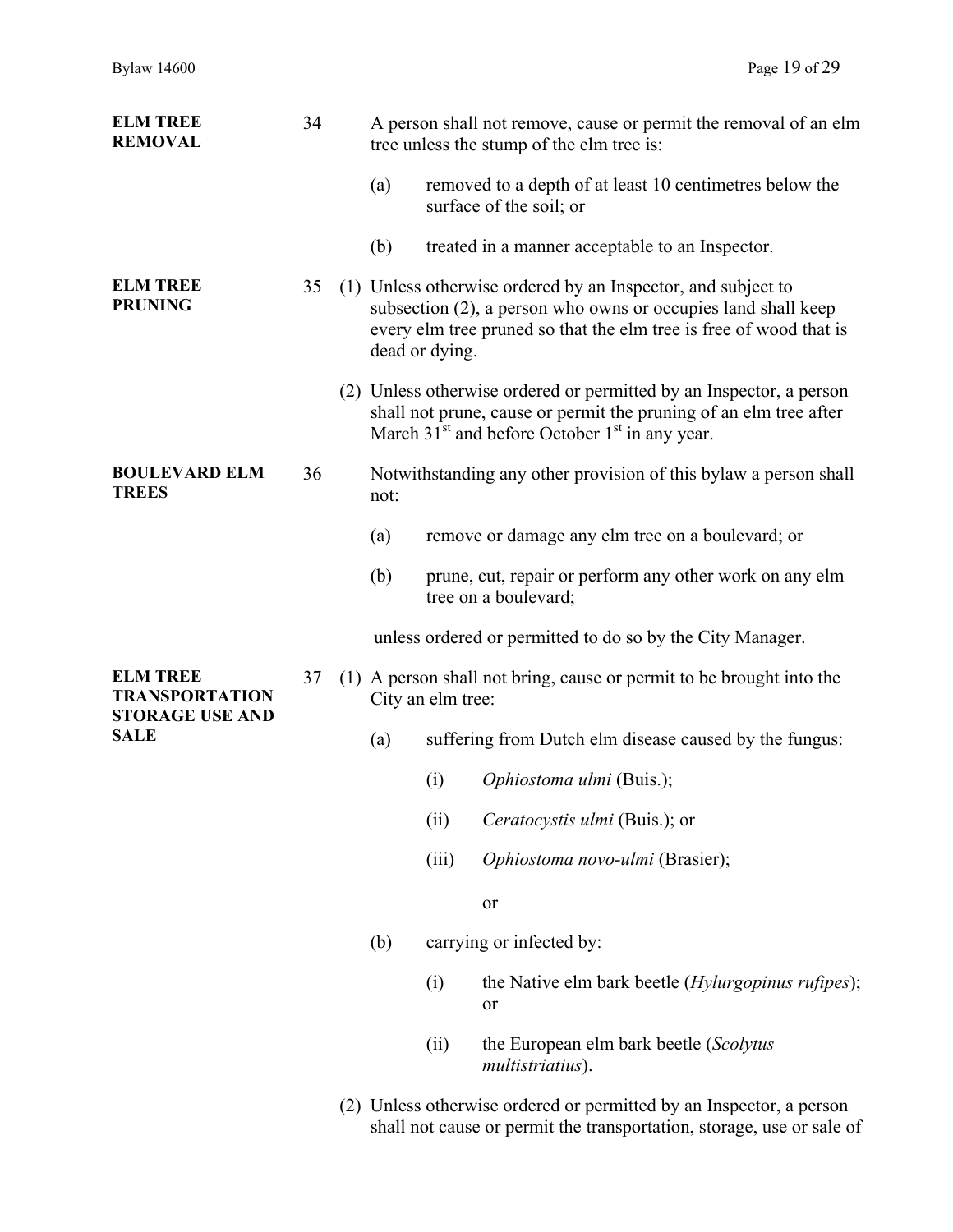|                                    |      | an elm tree within the City.<br>(3) In any order or permission pursuant to this section an Inspector<br>must:                                                                    |       |                                                                                                                                                              |
|------------------------------------|------|----------------------------------------------------------------------------------------------------------------------------------------------------------------------------------|-------|--------------------------------------------------------------------------------------------------------------------------------------------------------------|
|                                    |      |                                                                                                                                                                                  |       |                                                                                                                                                              |
|                                    |      | (a)                                                                                                                                                                              |       | describe the quantity, condition and type of elm trees that<br>are the subject of the order or permission;                                                   |
|                                    |      | describe the activity being permitted; and<br>(b)                                                                                                                                |       |                                                                                                                                                              |
|                                    |      | (c)                                                                                                                                                                              |       | where applicable:                                                                                                                                            |
|                                    |      |                                                                                                                                                                                  | (i)   | describe the purpose, route and mode of<br>transportation;                                                                                                   |
|                                    |      |                                                                                                                                                                                  | (ii)  | describe the storage location;                                                                                                                               |
|                                    |      |                                                                                                                                                                                  | (iii) | describe the use; or                                                                                                                                         |
|                                    |      |                                                                                                                                                                                  | (iv)  | describe the sale.                                                                                                                                           |
| <b>ELM TREE</b><br><b>DISPOSAL</b> | 38   | A person shall not dispose, cause or permit the disposal of an elm<br>tree within the City unless the disposal is at a site authorized by the<br>City Manager.                   |       |                                                                                                                                                              |
|                                    |      |                                                                                                                                                                                  |       | PART V.1 - EXCESSIVE IDLING                                                                                                                                  |
| <b>DEFINITIONS</b>                 | 38.1 |                                                                                                                                                                                  |       | In this Part " <b>idle</b> " or " <b>idling</b> " means the operation of the engine of<br>a motor vehicle while the motor vehicle is not in motion.          |
| <b>NO IDLING</b>                   | 38.2 | A person shall not cause, permit or allow a motor vehicle to idle<br>for more than five minutes total in any thirty minute period in any<br>area identified as a no idling zone. |       |                                                                                                                                                              |
| <b>EXCEPTIONS</b>                  | 38.3 | This Part does not apply to:                                                                                                                                                     |       |                                                                                                                                                              |
|                                    |      | (a)                                                                                                                                                                              |       | All motor vehicles when the outdoor temperature is less<br>than zero degrees Celsius and only to allow safe vehicle<br>operation and maintain clear windows; |
|                                    |      | (b)                                                                                                                                                                              |       | Motor vehicles licensed to provide for hire transportation<br>services to the public;                                                                        |
|                                    |      | (c)                                                                                                                                                                              |       | Vehicles transporting medically fragile people;                                                                                                              |
|                                    |      | (d)                                                                                                                                                                              |       | Fire, police, medical services or other similar emergency                                                                                                    |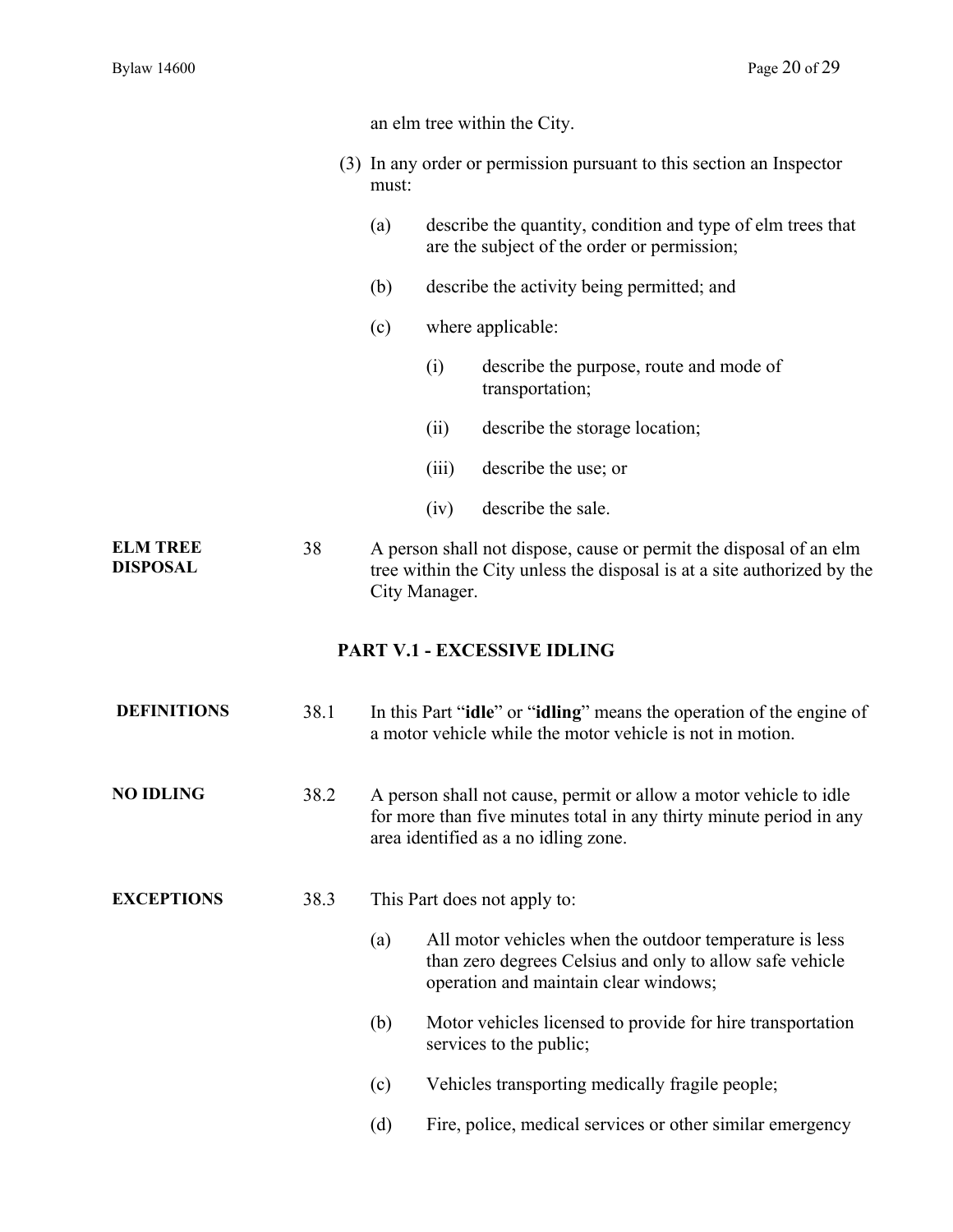motor vehicles while engaged in operational activities;

- (e) Motor vehicles assisting in emergency activities;
- (f) Motor vehicles in which the engine is used to operate auxiliary equipment that is essential to the basic function of the vehicle;
- (g) Motor vehicles containing equipment that must be operated inside or in association with the vehicle;
- (h) Motor vehicles idling in compliance with the manufacturer's written directions concerning proper vehicle performance and proper vehicle safety;
- (i) Armoured motor vehicles in the course of being loaded or unloaded;
- (j) Motor vehicles using heating or refrigeration systems powered by the vehicle engine for the welfare or preservation of perishable cargo;
- (k) Motor vehicles in which proper ventilation system function is required to clear interior window surfaces of accumulated condensation, but only for the minimum period of time to allow safe visibility;
- (l) Motor vehicles remaining motionless for brief periods of time, not to exceed three consecutive minutes, due to emergency, traffic conditions, weather conditions, a traffic control device or as directed by a peace officer;
- (m) Motor vehicles idling where required for the purpose of servicing or repairing the vehicle;
- (n) Motor vehicles engaged in a parade, race or other event authorized by the City; or
- (o) Motor vehicles operating solely on electric power or those idling without the use of an internal combustion engine.
- **PROOF OF EXCEPTION**  38.4 The burden of proving that an exception applies in a particular case is on the person alleging such exception on a balance of probabilities.

**PROSECUTIONS** 38.5 (1) In the absence of evidence to the contrary, if a motor vehicle is involved in an offence referred to in this Part the registered owner of that vehicle is deemed to be a person causing, permitting or allowing the idling of the vehicle.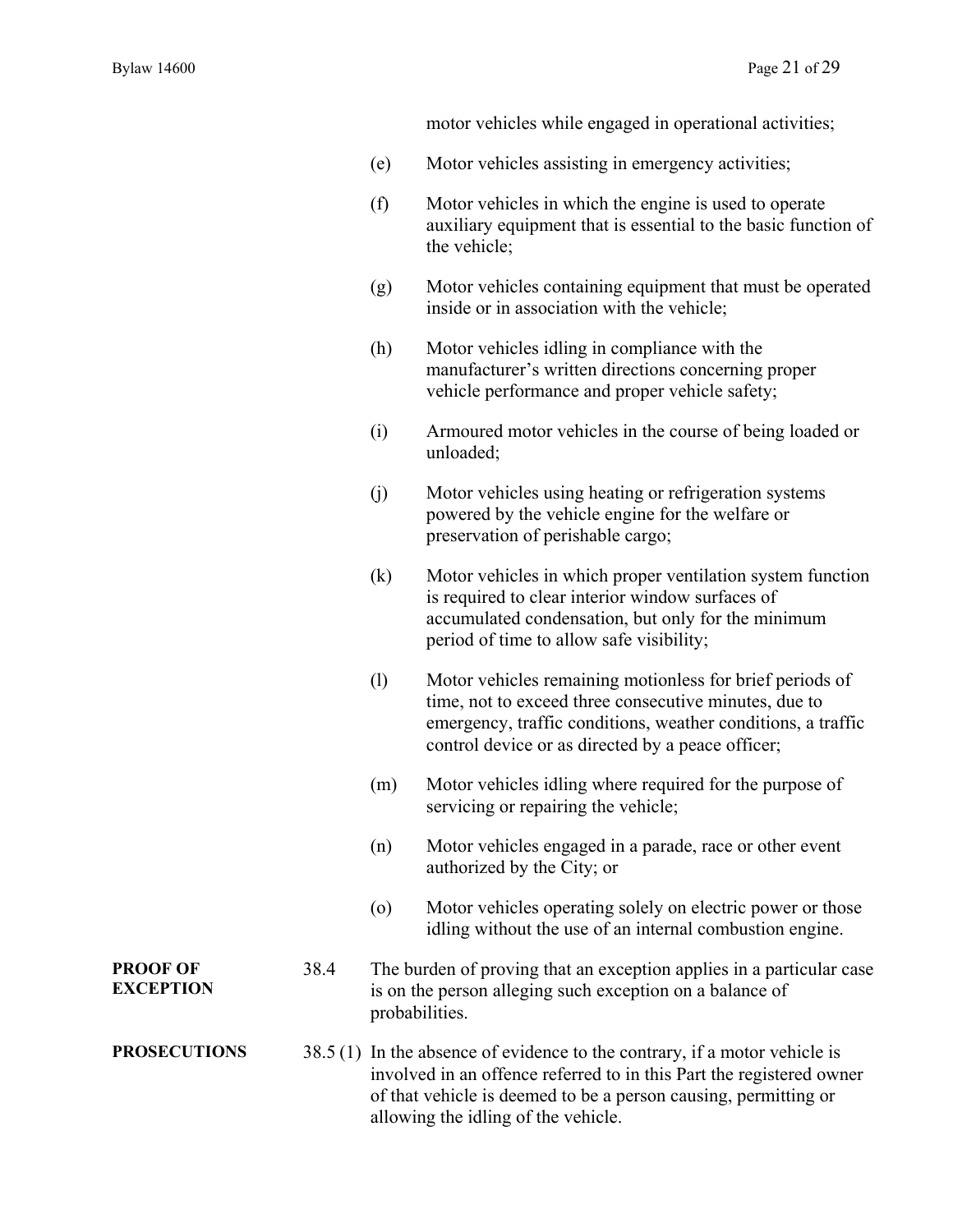(2) In any prosecution for an offence under this Part evidence by a person of audible engine noise or visual observation of exhaust coming from a motor vehicle shall be considered *prima facie* evidence of engine operation.

#### **PART V.2 – ODOURS AND EMISSIONS**

## 38.6 (1) A person shall not engage in any activity that creates odour, emission, smoke, vapour, dust or other airborne matter that is reasonably likely to disturb another individual.

- (2) A person shall not cause or permit property they own or occupy to be used so that any odour, emission, vapour, dust or other airborne matter from the propery is reasonably likely to disturb another individual.
- (3) In determining if any odour, emission, smoke, vapour, dust or other airborne matter is reasonably likely to disturb another individual, the following criteria may be considered, but is not limited to:
	- (a) the type, frequency, intensity or duration of the odour, emission, smoke, vapour, dust or other airborne matter;
	- (b) the time of day and day of the week;
	- (c) the weather and ambient conditions;
	- (d) the proximity to neighbouring properties;
	- (e) the nature and use of the surrounding area; and
	- (f) the effects of the odour, emission, smoke, vapour, dust or other airborne matter. (S.2, Bylaw 18854, June 4, 2019)
- **PROSECUTIONS** 38.7 (1) A person may be found guilty of a contravention of section 38.6 whether or not the air quality, particulate level, or odour is measured.
	- (2) In the absence of evidence to the contrary, if the source of the odour, emission, smoke, vapour, dust or other airborne matter is originating from private property or from an activity taking place on private property, the person registered pursuant to the *Land Titles Act* RSA 2000, c L-4, as the owner of the private property is deemed to be the person causing, permitting or engaging in the

## **EXCESSIVE ODOURS AND EMISSIONS**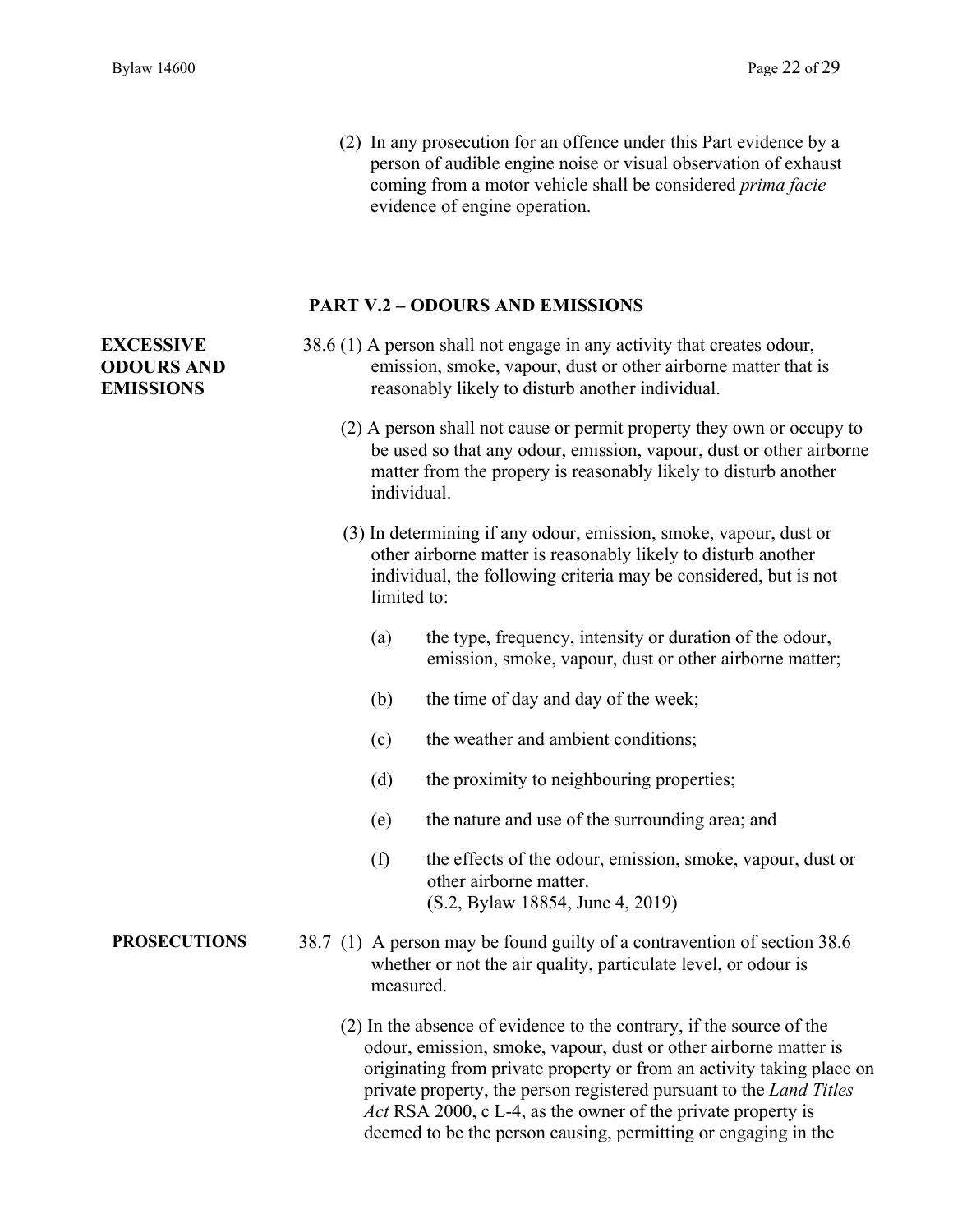activity that is creating the odour, emission, smoke, vapour, dust or airborne matter. (S.3, Bylaw 18854, June 4, 2019)

## **PART VI - ENFORCEMENT**

| <b>OFFENCE</b>                                           | 39 | A person who contravenes this bylaw is guilty of an offence.                                                                                                                                                                                                                                                                                                                                                      |
|----------------------------------------------------------|----|-------------------------------------------------------------------------------------------------------------------------------------------------------------------------------------------------------------------------------------------------------------------------------------------------------------------------------------------------------------------------------------------------------------------|
| <b>CONTINUING</b><br><b>OFFENCE</b>                      | 40 | In the case of an offence that is of a continuing nature, a<br>contravention constitutes a separate offence in respect of each day,<br>or part of a day, on which it continues and a person guilty of such<br>an offence is liable to a fine in an amount not less than that<br>established by this bylaw for each such day.                                                                                      |
| <b>VICARIOUS</b><br><b>LIABILITY</b>                     | 41 | For the purposes of this bylaw, an act or omission by an employee<br>or agent of a Person is deemed also to be an act or omission of the<br>person if the act or omission occurred in the course of the<br>employee's employment with the person, or in the course of the<br>agent's exercising the powers or performing the duties on behalf of<br>the person under their agency relationship.                   |
| <b>CORPORATIONS</b><br><b>AND</b><br><b>PARTNERSHIPS</b> | 42 | (1) When a corporation commits an offence under this bylaw, every<br>principal, director, manager, employee or agent of the corporation<br>who authorized the act or omission that constitutes the offence or<br>assented to or acquiesced or participated in the act or omission that<br>constitutes the offence is guilty of the offence whether or not the<br>corporation has been prosecuted for the offence. |
|                                                          |    | (2) If a partner in a partnership is guilty of an offence under this<br>bylaw, each partner in that partnership who authorized the act or<br>omission that constitutes the offence or assented to or acquiesced<br>or participated in the act or omission that constitutes the offence is<br>guilty of the offence.                                                                                               |
| <b>FINES AND</b><br><b>PENALTIES</b>                     | 43 | (1) A person who is guilty of an offence is liable to a fine in an<br>amount not less than that established in this section, and not<br>exceeding \$10,000.00, and to imprisonment for not more than six<br>months for non-payment of a fine.                                                                                                                                                                     |
|                                                          |    | (2) Without restricting the generality of subsection (1) the following<br>fine amounts are established for use on municipal tags and<br>violation tickets if a voluntary payment option is offered:                                                                                                                                                                                                               |
|                                                          |    | \$250.00 for any offence for which a fine is not otherwise<br>(a)<br>established in this section;                                                                                                                                                                                                                                                                                                                 |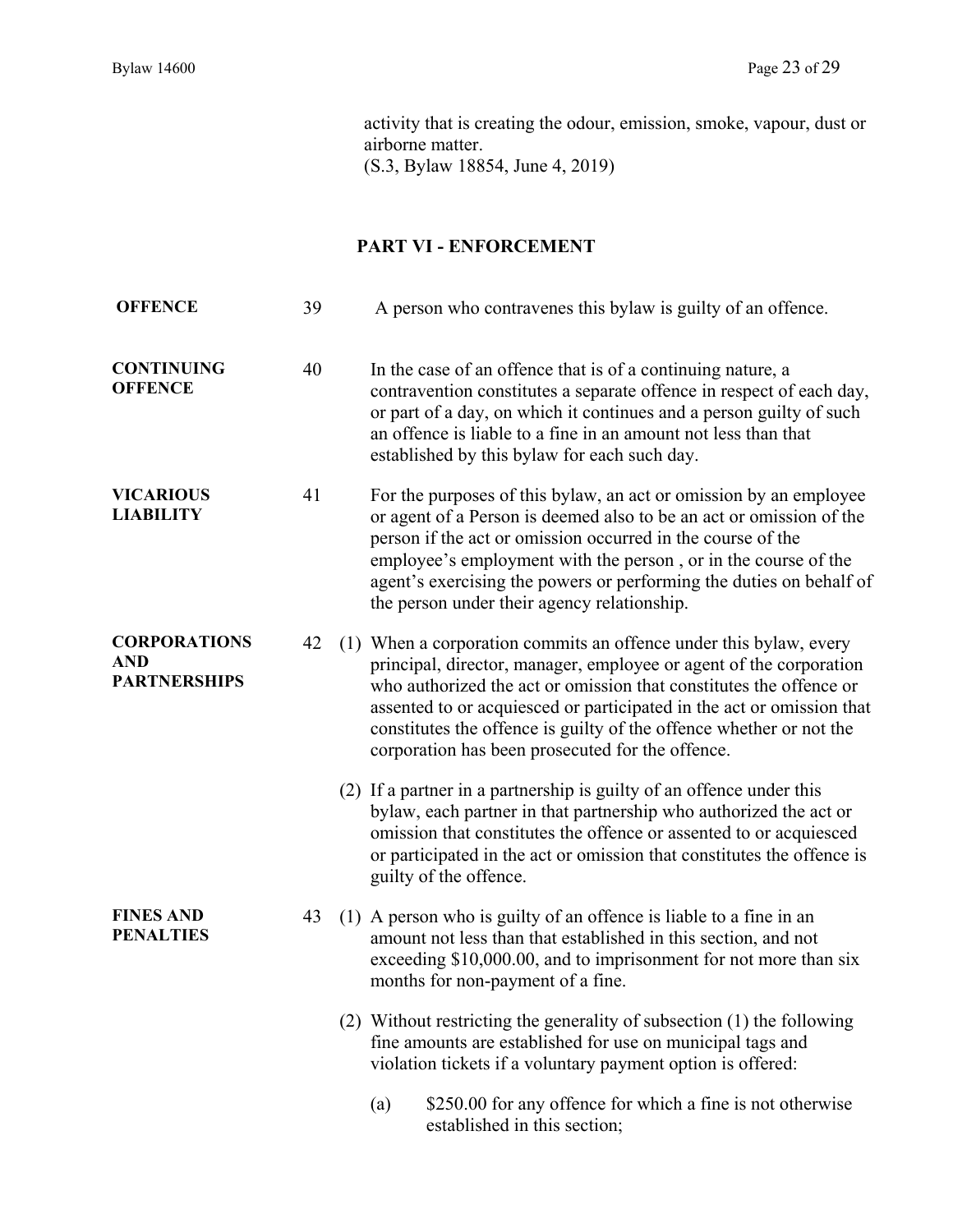|                                          |    | (b)                                                                                                                                                                                                                                                                              | Repealed                                                                                                                                                                                                 |  |
|------------------------------------------|----|----------------------------------------------------------------------------------------------------------------------------------------------------------------------------------------------------------------------------------------------------------------------------------|----------------------------------------------------------------------------------------------------------------------------------------------------------------------------------------------------------|--|
|                                          |    | (c)                                                                                                                                                                                                                                                                              | \$100.00 for any offence under sections $7, 8, 12.2, 12.3,$ and<br>12.4:                                                                                                                                 |  |
|                                          |    | (d)                                                                                                                                                                                                                                                                              | Repealed                                                                                                                                                                                                 |  |
|                                          |    | (e)                                                                                                                                                                                                                                                                              | \$500.00 for any offence under sections 6.2, 16, 20, and 22;<br>and<br>(S.5, Bylaw 17678, June 28, 2016)<br>(S.4, Bylaw 19553, February 22, 2021)                                                        |  |
|                                          |    | (e.1)                                                                                                                                                                                                                                                                            | \$1,000.00 for any offence under section $6(1)$ where the<br>nuisance relates to the examples listed in section $6(2)(a.2)$ ;<br>and<br>(S.6, Bylaw 17678, June 28, 2016)                                |  |
|                                          |    | (f)                                                                                                                                                                                                                                                                              | double these fine amounts for any subsequent offence.                                                                                                                                                    |  |
| <b>MUNICIPAL TAG</b>                     | 44 | offence.                                                                                                                                                                                                                                                                         | If a municipal tag is issued in respect of an offence the municipal<br>tag must specify the fine amount established by this bylaw for the                                                                |  |
| <b>PAYMENT IN LIEU</b><br>OF PROSECUTION | 45 | A person who commits an offence may, if a municipal tag is issued<br>in respect of the offence, pay the fine amount established by this<br>bylaw for the offence and if the amount is paid on or before the<br>required date, the person will not be prosecuted for the offence. |                                                                                                                                                                                                          |  |
| <b>VIOLATION</b><br><b>TICKET</b>        | 46 | ticket may:                                                                                                                                                                                                                                                                      | If a violation ticket is issued in respect of an offence, the violation                                                                                                                                  |  |
|                                          |    | (a)                                                                                                                                                                                                                                                                              | specify the fine amount established by this bylaw for the<br>offence; or                                                                                                                                 |  |
|                                          |    | (b)                                                                                                                                                                                                                                                                              | require a person to appear in court without the alternative<br>of making a voluntary payment.                                                                                                            |  |
| <b>VOLUNTARY</b><br><b>PAYMENT</b>       | 47 |                                                                                                                                                                                                                                                                                  | A person who commits an offence may:                                                                                                                                                                     |  |
|                                          |    | (a)                                                                                                                                                                                                                                                                              | if a violation ticket is issued in respect of the offence; and                                                                                                                                           |  |
|                                          |    | (b)                                                                                                                                                                                                                                                                              | if the violation ticket specifies the fine amount established<br>by this bylaw for the offence;                                                                                                          |  |
|                                          |    |                                                                                                                                                                                                                                                                                  | make a voluntary payment equal to the specified fine.                                                                                                                                                    |  |
| <b>ORDER TO</b><br><b>COMPLY</b>         | 48 |                                                                                                                                                                                                                                                                                  | (1) If the City Manager believes, on reasonable grounds, that a person<br>is contravening any provision of this bylaw, the City Manager<br>may, by written order, require any person responsible for the |  |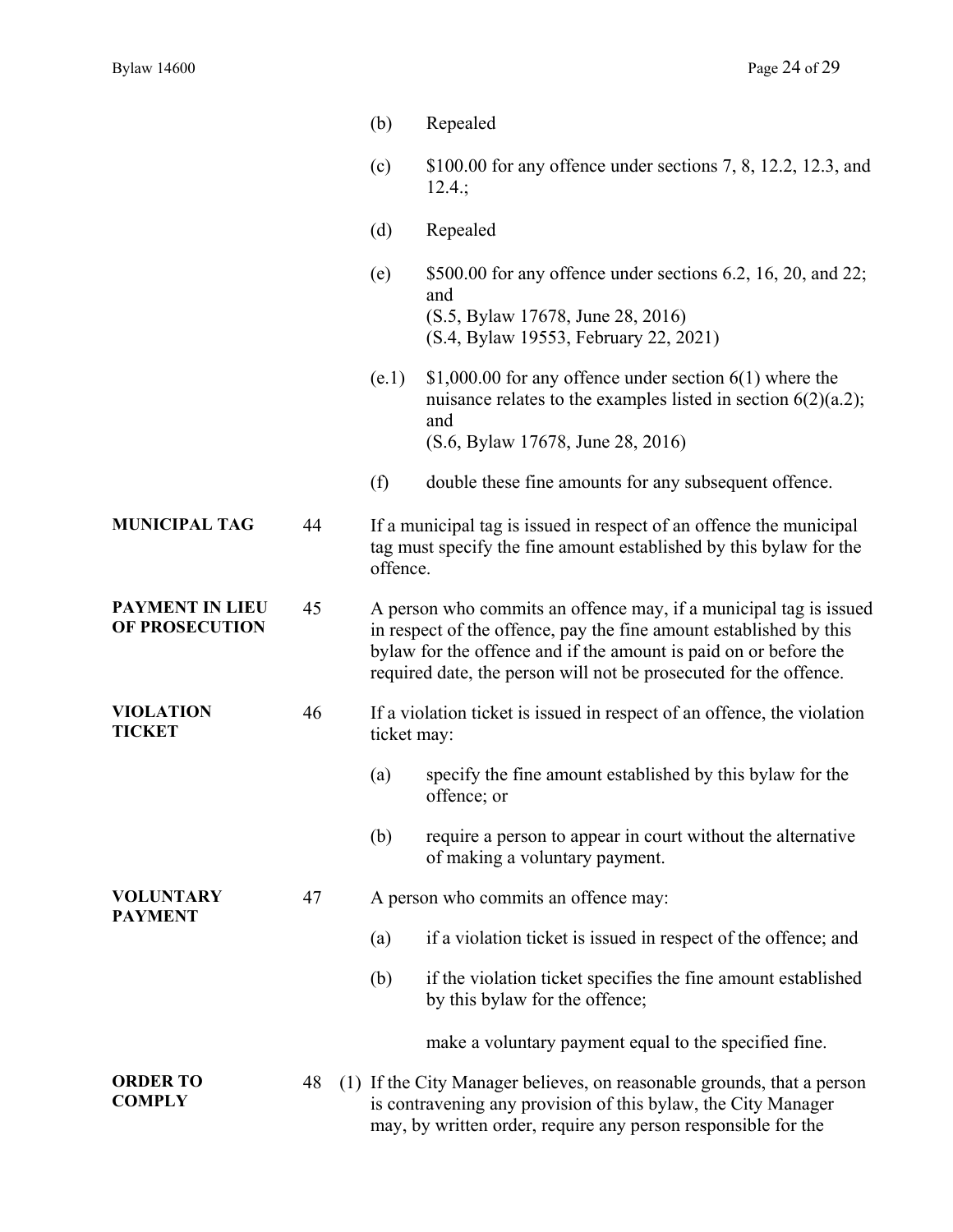contravention to remedy it.

(2) The order may:

- (a) direct a person to stop doing something, or to change the way in which the person is doing it;
- (b) direct a person to take any action or measures necessary to remedy the contravention of the bylaw and, if necessary, to prevent a re-occurrence of the contravention;
- (c) state a time within which the person must comply with the directions;
- (d) state that if the person does not comply with the directions within a specified time, the City will take the action or measure.
- (3) A person named in and served with an order issued pursuant to this section shall comply with any action or measure required to be taken within the time specified.
- (4) An order issued pursuant to this section may be served:
	- (a) in the case of an individual:
		- (i) by delivering it personally to the individual;
		- (ii) by leaving it for the individual at their apparent place of residence with someone who appears to be at least 18 years of age; or
		- (iii) by mail addressed to the individual at their apparent place of residence or at any address for the individual on the tax roll of the City or at the Land Titles registry;
	- (b) in the case of a corporation:
		- (i) by delivering personally to any director or officer of the corporation;
		- (ii) by delivering it personally to a person apparently in charge of an office of the corporation at an address held out by the corporation to be its address; or
		- (iii) by mail addressed to the registered office of the corporation.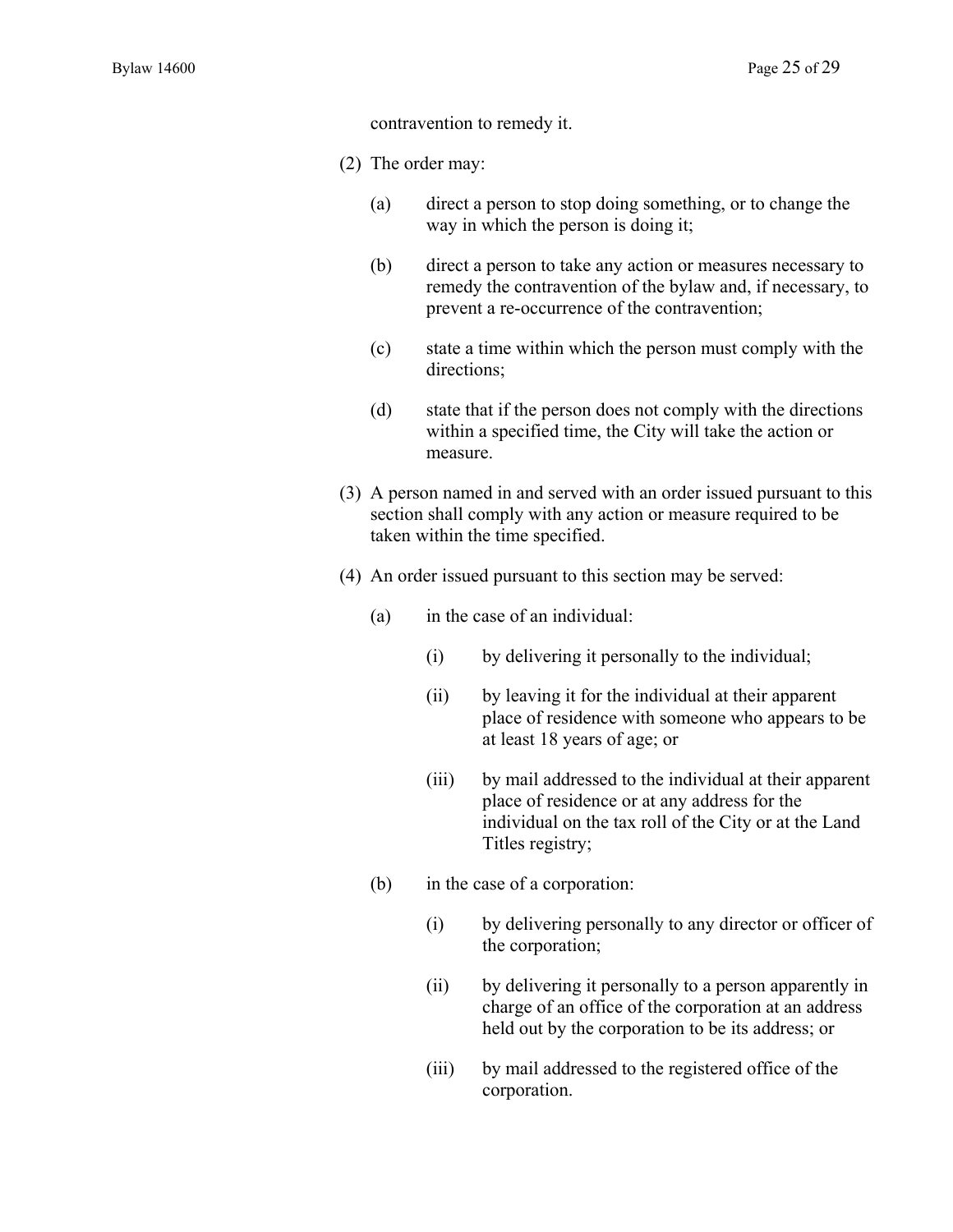| <b>OBSTRUCTION</b>                          | 49 |     | A person shall not obstruct or hinder any person in the exercise or<br>performance of the person's powers pursuant to this bylaw.                                                                                                                                                 |  |  |  |
|---------------------------------------------|----|-----|-----------------------------------------------------------------------------------------------------------------------------------------------------------------------------------------------------------------------------------------------------------------------------------|--|--|--|
|                                             |    |     | PART VII - GENERAL                                                                                                                                                                                                                                                                |  |  |  |
| <b>POWERS OF THE</b><br><b>CITY MANAGER</b> | 50 |     | Without restricting any other power, duty or function granted by<br>this bylaw the City Manager may:                                                                                                                                                                              |  |  |  |
|                                             |    | (a) | carry out any inspections to determine compliance with this<br>bylaw;                                                                                                                                                                                                             |  |  |  |
|                                             |    | (b) | take any steps or carry out any actions required to enforce<br>this bylaw;                                                                                                                                                                                                        |  |  |  |
|                                             |    | (c) | take any steps or carry out any actions required to remedy a<br>contravention of this bylaw;                                                                                                                                                                                      |  |  |  |
|                                             |    | (d) | establish investigation and enforcement procedures with<br>respect to residential, commercial, industrial or other types<br>of property and such procedures may differ depending on<br>the type of property in question;                                                          |  |  |  |
|                                             |    | (e) | establish areas where activities restricted by this bylaw are<br>permitted;                                                                                                                                                                                                       |  |  |  |
|                                             |    | (f) | establish forms for the purposes of this bylaw;                                                                                                                                                                                                                                   |  |  |  |
|                                             |    | (g) | issue permits with such terms and conditions as are deemed<br>appropriate;                                                                                                                                                                                                        |  |  |  |
|                                             |    | (h) | establish the criteria to be met for a permit pursuant to this<br>bylaw;                                                                                                                                                                                                          |  |  |  |
|                                             |    | (i) | delegate any powers, duties or functions under this bylaw<br>to an employee of the City; and                                                                                                                                                                                      |  |  |  |
|                                             |    | (j) | deleted                                                                                                                                                                                                                                                                           |  |  |  |
|                                             |    | (k) | designate periods of time when a fire ban is in effect.                                                                                                                                                                                                                           |  |  |  |
|                                             |    |     | (S.16, Bylaw 18289, March 20, 2018)                                                                                                                                                                                                                                               |  |  |  |
| <b>PERMITS</b>                              | 51 |     | (1) A person to whom a permit has been issued pursuant to this bylaw,<br>and any person carrying out an activity otherwise regulated,<br>restricted or prohibited by this bylaw pursuant to such permit, shall<br>comply with any terms or conditions forming part of the permit. |  |  |  |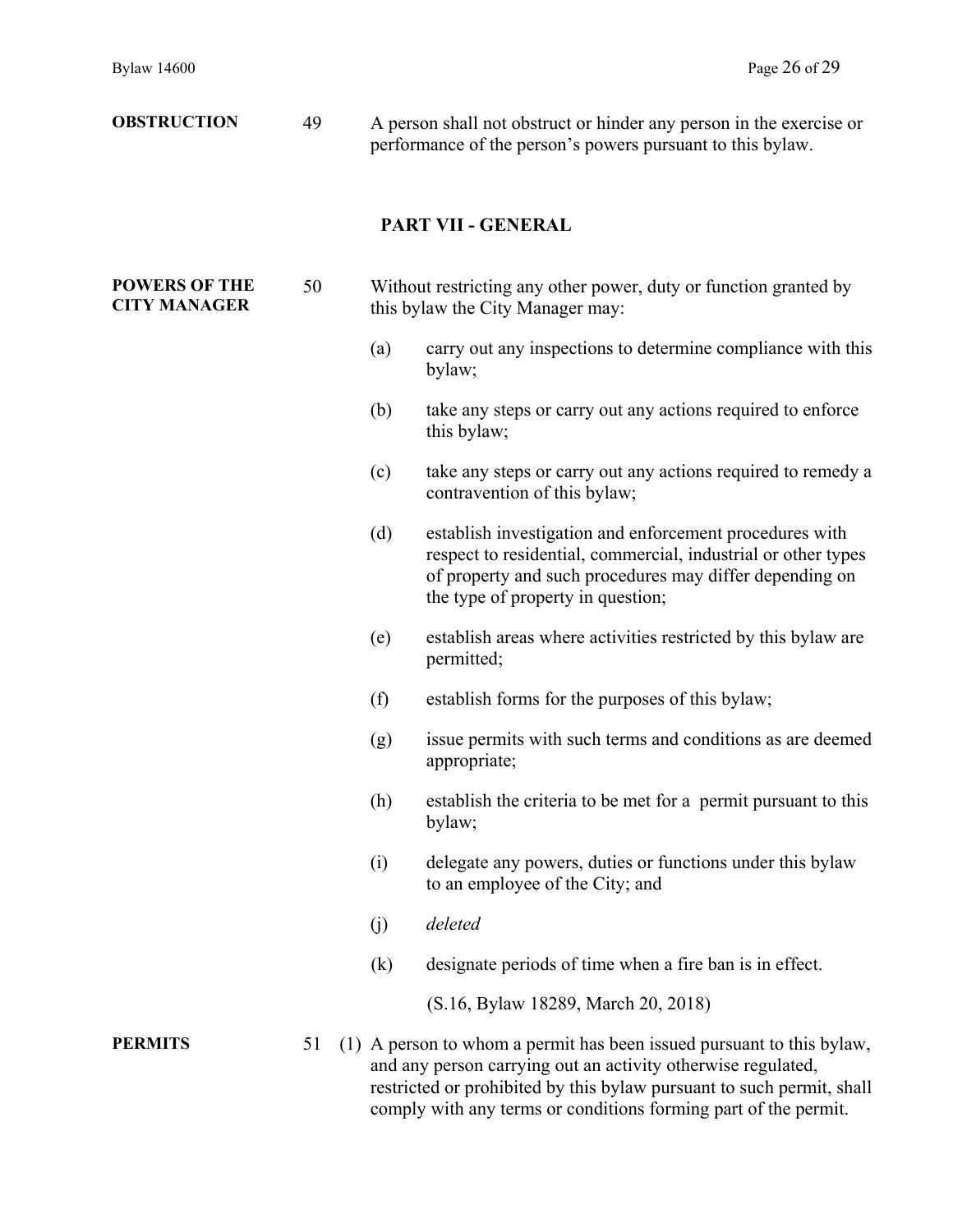|                                                         |      | (2) A person shall not make any false or misleading statement or<br>provide any false or misleading information to obtain a permit<br>pursuant to this bylaw.                                                                                                                                |
|---------------------------------------------------------|------|----------------------------------------------------------------------------------------------------------------------------------------------------------------------------------------------------------------------------------------------------------------------------------------------|
|                                                         |      | (3) If any term or condition of a permit issued pursuant to this bylaw is<br>contravened or if a false or misleading statement or false or<br>misleading information was provided to obtain the permit, the City<br>Manager may immediately cancel the permit.                               |
| <b>PROOF OF PERMIT</b>                                  | 52   | The onus of proving a permit has been issued in relation to any<br>activity otherwise regulated, restricted or prohibited by this bylaw<br>is on the person alleging the existence of such a permit on a<br>balance of probabilities.                                                        |
| <b>CERTIFIED COPY</b><br><b>OF RECORD</b>               | 53   | A copy of a record of the City, certified by the City Manager as a<br>true copy of the original, shall be admitted in evidence as prima<br>facie proof of the facts stated in the record without proof of the<br>appointment or signature of the person signing it.                          |
| <b>CERTIFICATES</b>                                     | 53.1 | A certificate that purports to be issued by the manufacturer or<br>calibrator of a device to verify, certify or otherwise declare the<br>device's calibration or conformity with standards shall be admitted<br>in evidence as prima facie proof of the facts stated in that<br>certificate. |
| <b>NUMBER AND</b><br><b>GENDER</b><br><b>REFERENCES</b> | 54   | All references in this bylaw will be read with such changes in<br>number and gender as may be appropriate according to whether the<br>reference is to a male or female person, or a corporation or<br>partnership.                                                                           |

# **PART VIII - TRANSITIONAL**

| <b>REPEALS</b> | 55 | The following bylaws are repealed: |                                              |  |
|----------------|----|------------------------------------|----------------------------------------------|--|
|                |    | (a)                                | Bylaw 5535, the Control of Fireblight Bylaw; |  |
|                |    | (b)                                | Bylaw 5825, the Public Health Bylaw;         |  |
|                |    | (c)                                | Bylaw 6046, the Weed Control Bylaw;          |  |
|                |    | (d)                                | Bylaw 7255, the Noise Bylaw;                 |  |
|                |    | (e)                                | Bylaw 10406, the Nuisance Bylaw;             |  |
|                |    | (f)                                | Bylaw 10874, the Open Air Fire Bylaw;        |  |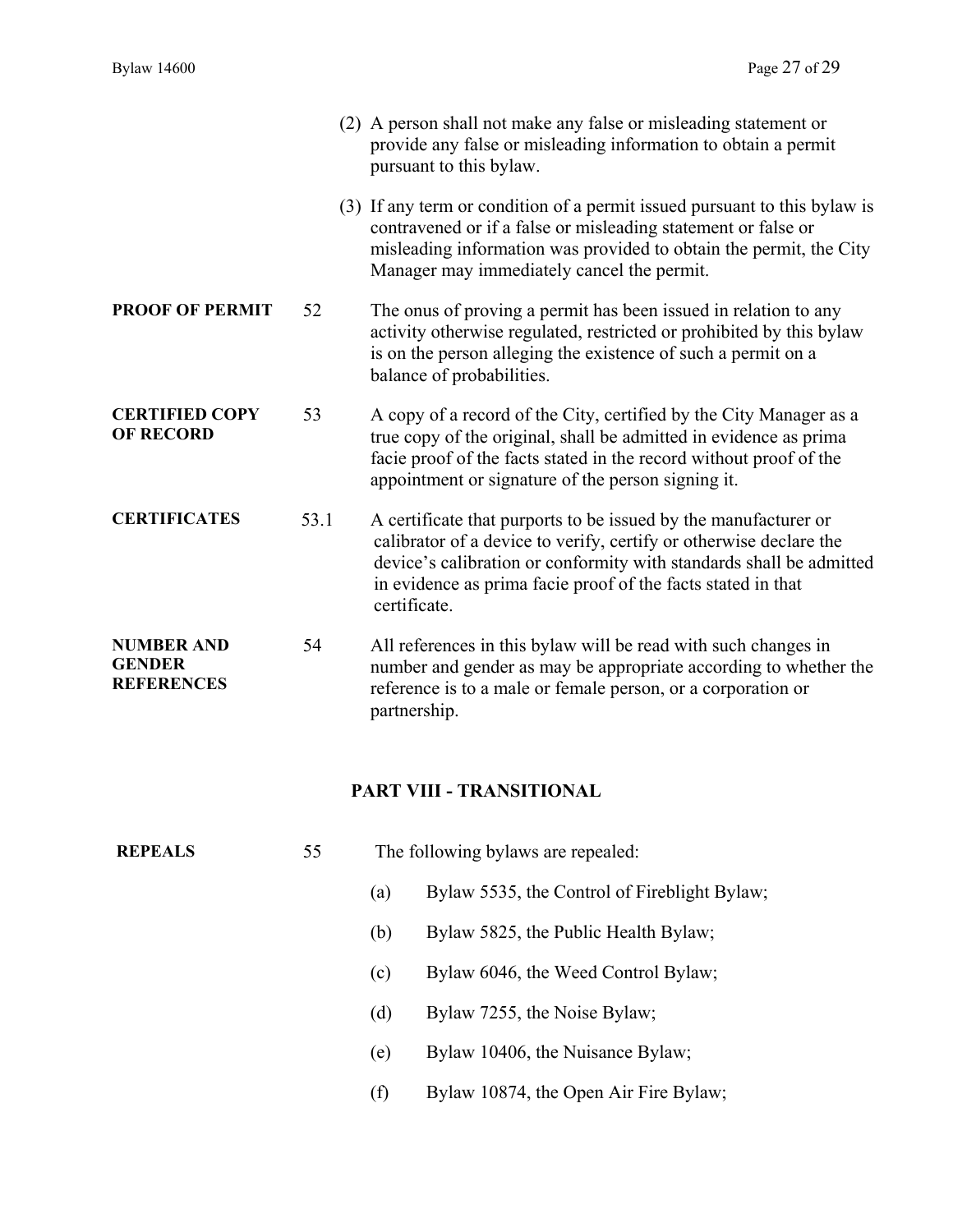- (g) Bylaw 11468, the Dutch Elm Disease Bylaw; and
- (h) Bylaw 12972, the Minimum Maintenance Standards Bylaw.

# **EFFECTIVE DATE** 56 This bylaw takes effect beginning on April 1, 2008.

**ANNEXATION IMPLEMENTATION**  57 The City Manager may approve exemptions or modifications to this bylaw, including the power to waive fees, where such exemptions or modifications are consistent with inter-municipal negotiations resulting in Order in Council 359/2018. (S.6, Bylaw 18666, January 22, 2019)